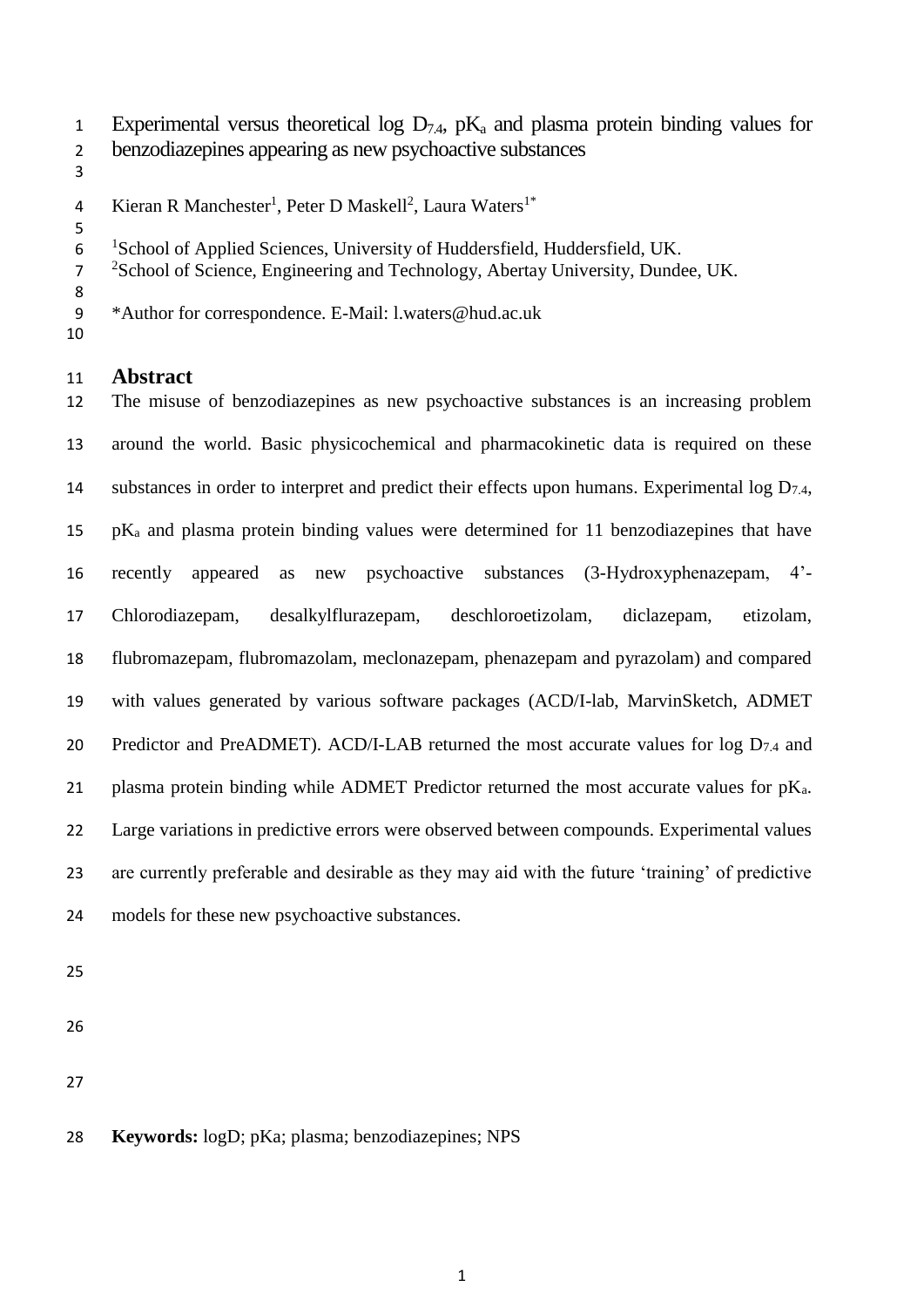### **1. Introduction**

 New psychoactive substances (NPS) are an increasing problem around the world [1]. Benzodiazepines are one of a number of groups of NPS that have appeared on the illicit drug market [2]. They also exist as common prescription drugs for anxiety, insomnia and other medical conditions [3]. Benzodiazepines were misused long before emerging as new psychoactive substances and a recent report highlighted the increasing illicit availability and misuse of a clinically-used benzodiazepine, alprazolam, often purchased from the dark web [4]. The new psychoactive substance benzodiazepines (referred to in this work as NPS- benzodiazepines) have already been reported in a number of overdose cases, driving under the influence of drugs (DUID) cases and hospital admissions [5–8]. The lack of control and safety over these NPS-benzodiazepines is a prevalent issue and it is predicted that it will become an even more worrying trend as their misuse continues to rise. A number of these compounds were originally prescription drugs such as phenazepam (Russia) as well as etizolam and flutazolam (Japan) [9–11]. Some of these compounds never gained marketing approval (e.g. adinazolam) but the majority were simply patented and never brought to market and, as such, there is a deficit of physiochemical and pharmacokinetic data that would otherwise exist if they had undergone clinical trials [12]. However, such information is essential to fully understand the pharmacological behaviour of these compounds, especially as they are becoming more and more prevalent on the illicit drug market. This paper focuses on two physiochemical properties 48 (log  $D_{7,4}$  and pKa) and one pharmacokinetic property (plasma protein binding).

49 The lipophilicity of a compound is often expressed by the term  $\log D_{7.4}$ , this is the distribution coefficient and represents the relative ratios of a compound in an organic and aqueous solvent at the physiologically-relevant pH of 7.4 [13]. Lipophilicity has various pharmacokinetic implications such as affecting a compound's absorption through cell membranes and its distribution in biological tissues and accordingly is important for the prediction of many of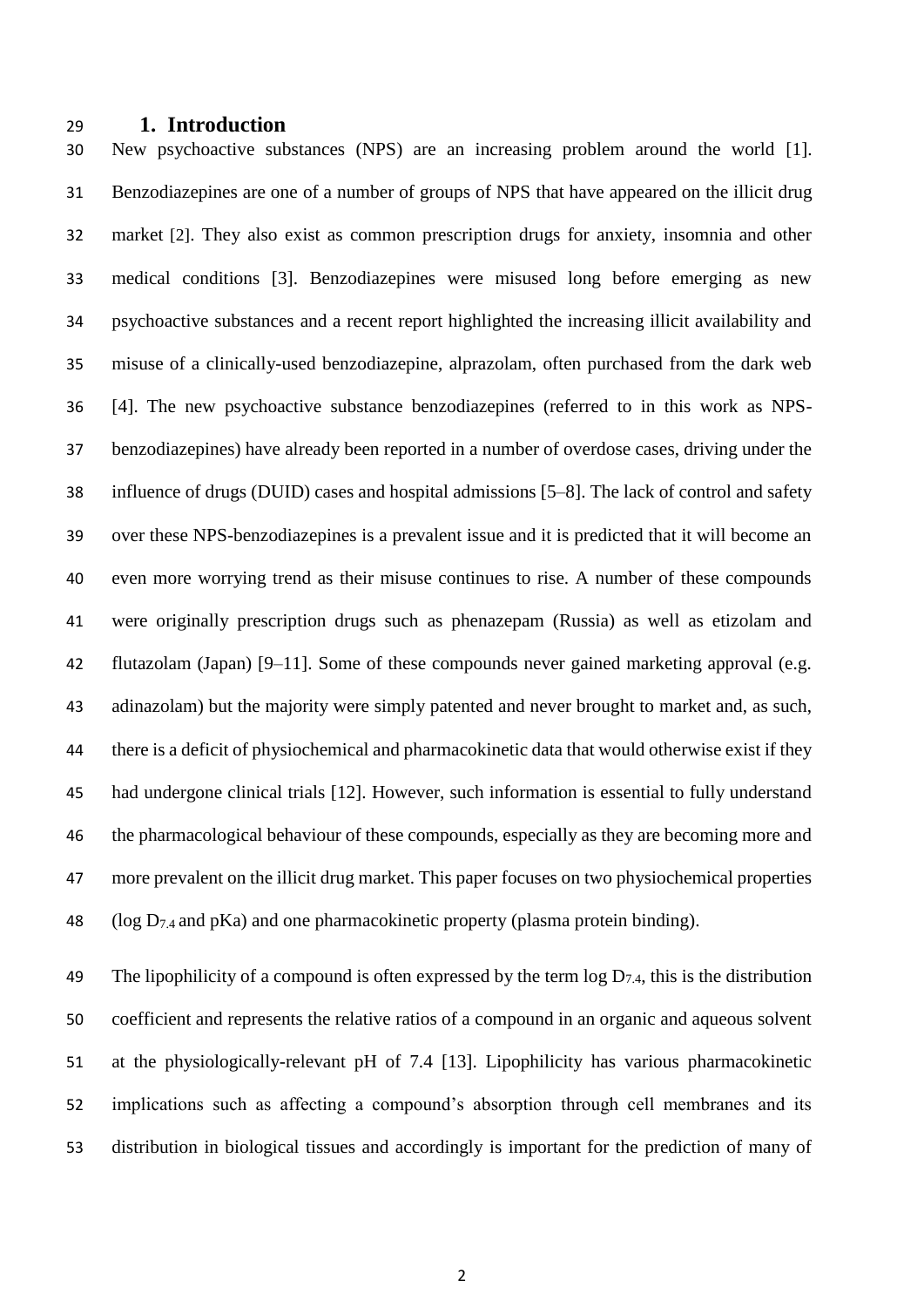these pharmacokinetic parameters [14,15]. Highly-lipophilic compounds typically exhibit greater plasma protein binding and can generally cross the blood-brain barrier with greater ease [16,17]. The majority of the well-known, from herein referred to as 'classic', benzodiazepines have comparatively high values for lipophilicity and can therefore partition with ease across cellular membranes and accumulate in areas of the body that are high in lipids [18,19]. 59 Furthermore, benzodiazepines also have high volumes of distribution  $(V_d)$  such as diazepam 60 with a V<sub>d</sub> at steady state of  $0.88 - 1.39$  L kg<sup>-1</sup> [20–23]. The lipophilicity (as log P) of some NPS-benzodiazepines has already been published in literature [24].

62 The acid-base dissociation constant  $(pK_a)$  of a compound is typically investigated during pharmaceutical development and plays an important role when used in conjunction with other 64 parameters such as molecular weight and lipophilicity [25].  $pK_a$  can affect the site in the body where compounds are absorbed [26] and can also assist with the development of extraction methods from biological samples [27].

 Upon administration to the body, compounds bind to proteins present within the plasma, this is reflected through measurement of plasma protein binding values [28,29]. The fraction that is not bound (known as the unbound or free fraction) is responsible for the pharmacological effect and it is this fraction that undergoes metabolism and excretion [18]. The majority of the classic benzodiazepines are highly protein-bound such as diazepam (99 % bound) but some experience vastly lower binding, for example bromazepam (60 % bound) [30,31]. Reducing clearance (Cl) and increased plasma protein binding generally correlates with an increase in 74 half-life ( $t_{1/2}$ ) of a drug [32]. Knowledge of plasma protein binding is therefore important to help characterise pharmacokinetics of drugs without *in vivo* studies. There has already been interest in the determination of these properties for new psychoactive substances, for example the plasma protein binding of flubromazolam (89 %) has recently been published in the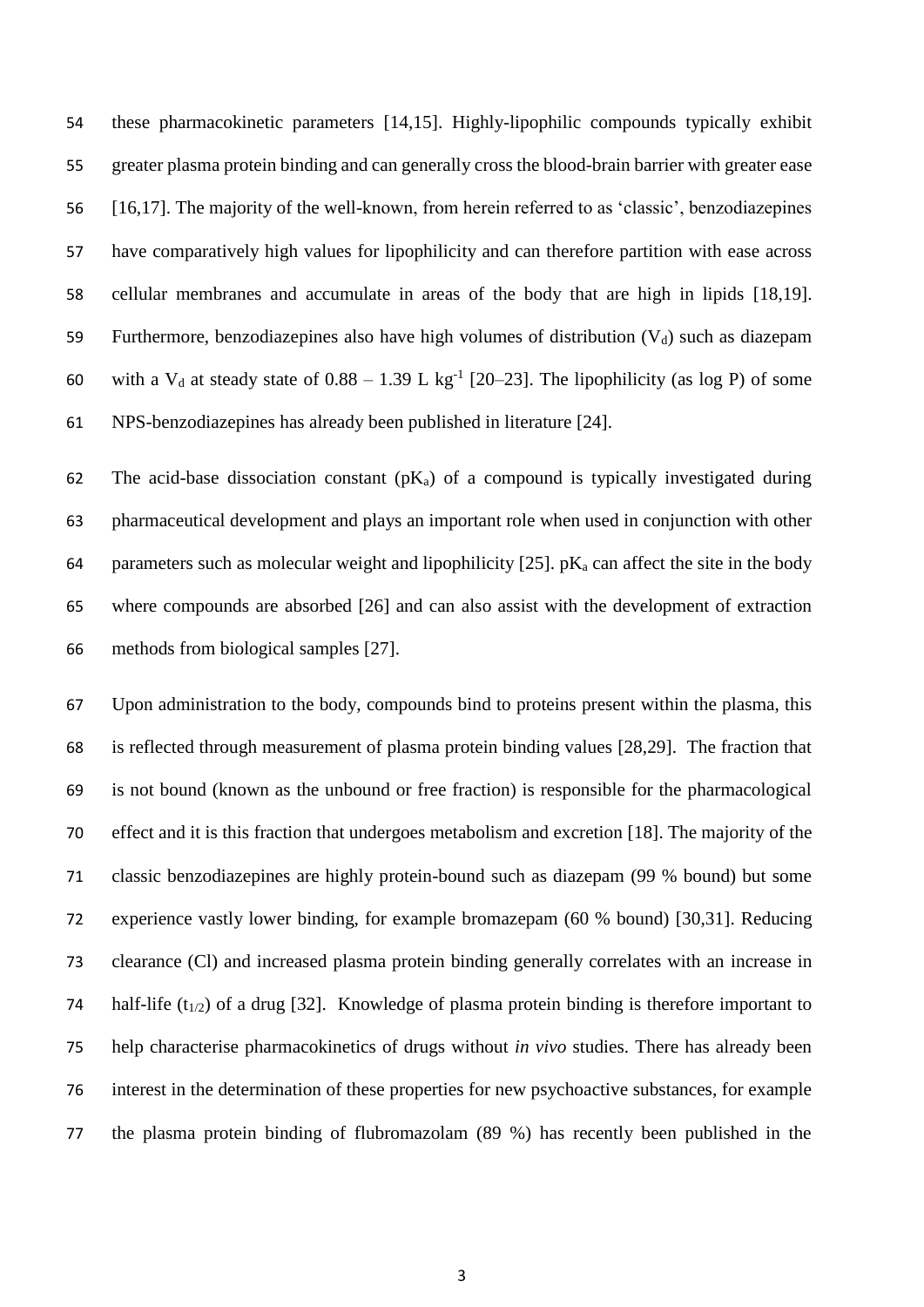literature [33]. Yet for many of the more recently synthesised benzodiazepines the percentage bound is as yet unknown.

 As many of these compounds have never undergone clinical trials, and are unlikely to as a result of the time and expense involved, it is critical that such analysis is undertaken, especially for the future prediction of any newly emerging psychoactive substances. The use of predictive software could be an attractive alternative to *in vitro* experiments to calculate these properties and this research will focus upon comparison of some predictive software packages with experimental values.

# **2. Materials and methods**

87 Eight benzodiazepines that had values available in the literature for  $\log D_{7.4}$ , pK<sub>a</sub> and plasma protein binding were chosen to examine the suitability of the devised methods (alprazolam, clonazepam, diazepam, flunitrazepam, nitrazepam, oxazepam, prazepam and temazepam). These three properties were then investigated experimentally for a further 11, as yet, uncharacterised benzodiazepines, recently appearing as new psychoactive substances (3- Hydroxyphenazepam, 4'-Chlorodiazepam, desalkylflurazepam, deschloroetizolam, diclazepam, etizolam, flubromazepam, flubromazolam, meclonazepam, phenazepam and pyrazolam). The chemical structures of this latter group of compounds can be found in the Supplementary Information.

**2.1. Materials**

 4'-Chlorodiazepam, alprazolam, clonazepam, desalkylflurazepam, diazepam, flunitrazepam, nitrazepam, oxazepam, prazepam and temazepam were obtained from Sigma-Aldrich (Dorset, UK). 3-Hydroxyphenazepam, deschloroetizolam, diclazepam, etizolam, flubromazepam, flubromazolam, meclonazepam, phenazepam and pyrazolam were obtained from Chiron (Trondheim, Norway). All compounds were received as powdered solids.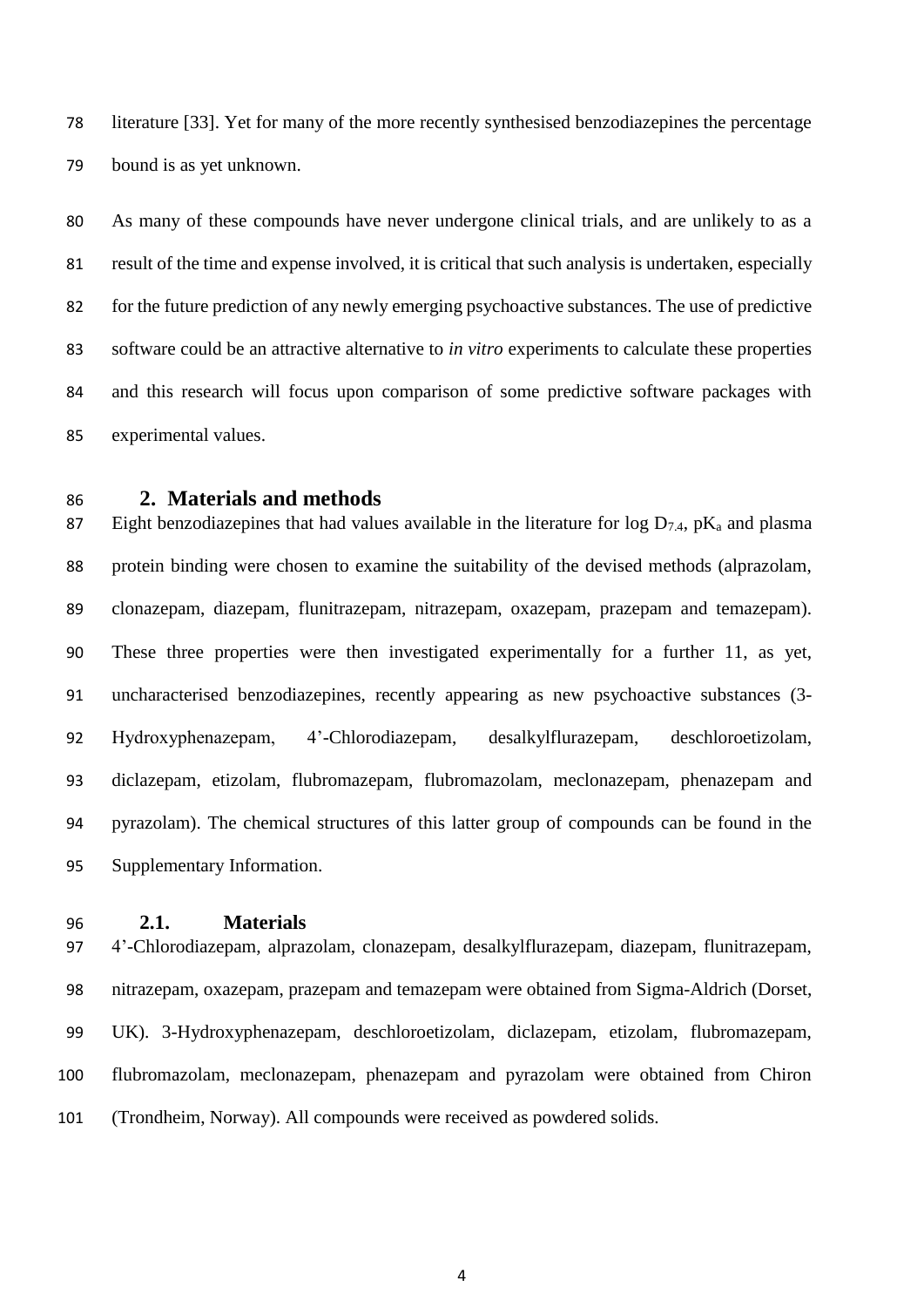Dimethyl sulfoxide (DMSO), methanol, phosphoric acid, sodium hydrogen phosphate heptahydrate, sodium dihydrogen phosphate, disodium hydrogen phosphate, acetic acid, sodium acetate trihydrate, boric acid, sodium hydroxide, hydrochloric acid, sodium chloride and octan-1-ol were purchased from Fisher Scientific (Leicestershire, UK). Phosphate buffered saline (PBS) tablets were purchased from Sigma-Aldrich (Dorset, UK).

 Human plasma (pooled, from three male donors and three female donors) was obtained from Seralab (West Sussex, UK). Plasma was received frozen with sodium citrate as an anticoagulant.

**2.2. Methods**

### **2.2.1. Determination of log D7.4**

112 The shake-flask method is commonly used in determining  $\log D_{7.4}$  values [34]. The compound of interest is dissolved in equal volumes of a buffer at a specified pH and an organic solvent, such as octanol. Following equilibration the octanol and buffer are separated and the 115 concentration of the compound in each is determined. The  $log D_{7.4}$  is then calculated using Equation 1.

$$
logD = \frac{Compound\ concentration\ in\ aqueous\ phase}{Compound\ concentration\ in\ organic\ phase}
$$
 (1)

 Sodium phosphate buffer (0.01 M) was formulated using deionised water (Barnstead UltraPure) and filtered through a 0.45 µm Nylon Phenex filter membrane (Phenomenex, Cheshire, UK) using a Millipore filtration apparatus (Merck Millipore, Hertfordshire, UK).

120 Compounds were dissolved in methanol at a concentration of 1 mg ml<sup>-1</sup>. Aliquots of compound solution were evaporated with a flow of nitrogen using a TurboVap to yield 0.20 mg of compound. Equal volumes (700 µl) of sodium phosphate buffer (0.01 M, pH 7.4) and octan-1-

ol were added and the samples were vortexed for 30 seconds.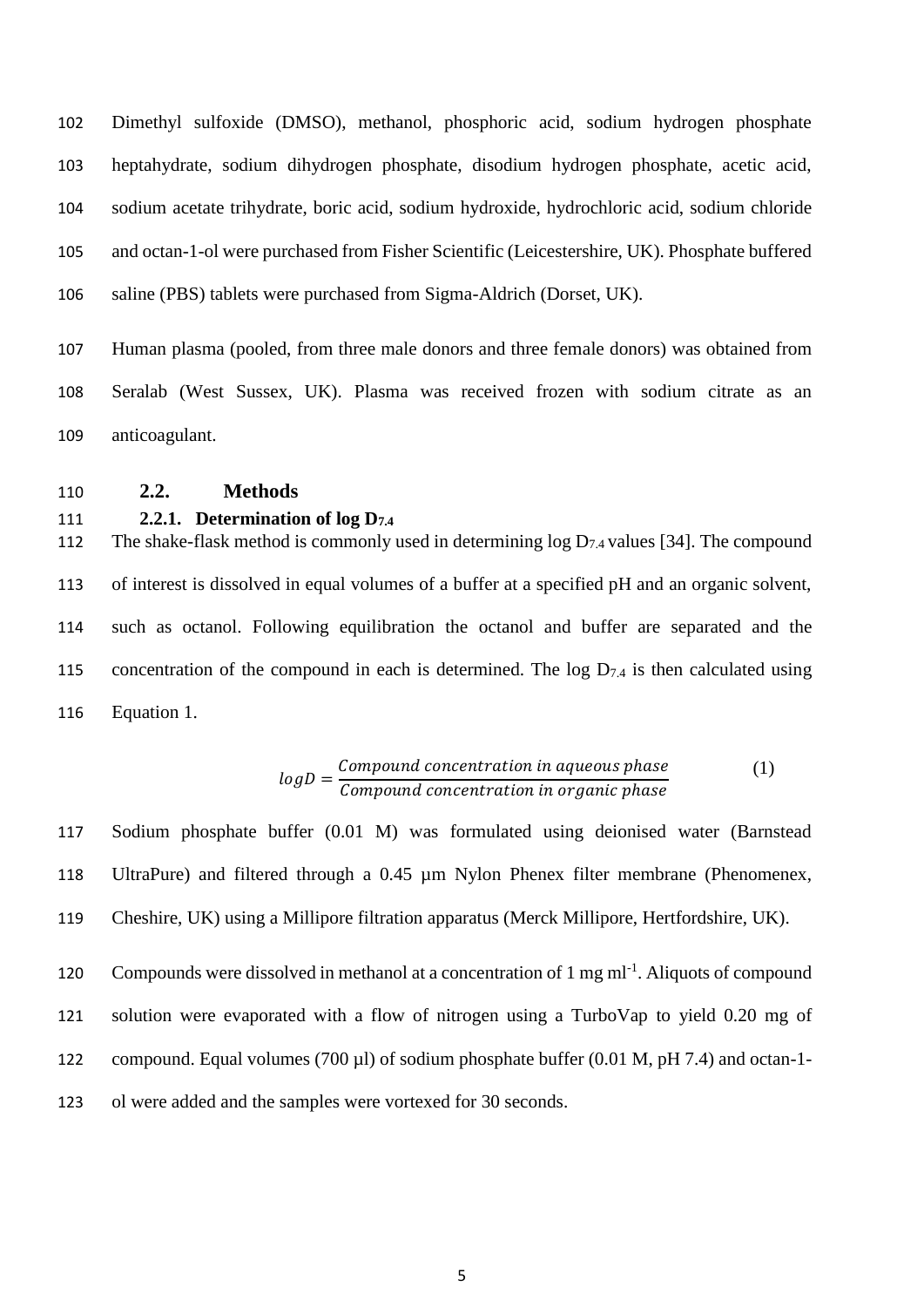The samples were transferred into 1.5 mL Eppendorf microcentrifuge tubes and placed on a Stuart SB3 rotator (Bibby Scientific, Staffordshire UK) and rotated at 40 rpm for four hours. Samples were then centrifuged at 10,000 rpm for 20 minutes. The separated octanol and buffer phases were collected and analysed using high performance liquid chromatography (HPLC) coupled to a diode array detector (DAD). Further details of the method employed are given in Section 2.4. Each log D determination was repeated in triplicate.

## 130 **2.2.2. Determination of pK<sup>a</sup>**

131 Capillary electrophoresis is a common method of measuring  $pK_a$  [35]. The basic principle behind this technique is an applied electrical voltage which separates ions according to their electrophoretic mobility. When the solute is unionised it has no mobility and when an electrical voltage is applied and it is fully ionised it has maximum electrophoretic mobility. The mobility of the solute between these two extremes is a function of the dissociation equilibrium. The effective electrophoretic mobility of a compound can be calculated by using the difference in migration time between the test compound and a neutral marker [35].

$$
\mu_{eff} = \left(\frac{L_d L_t}{V}\right) \left(\frac{1}{t_a} - \frac{1}{t_m}\right) \tag{2}
$$

138 In Equation ,  $t_a$  is the migration time for the test compound (s),  $t_m$  is the migration time for the neutral marker (s), *L<sup>d</sup>* is the total length from the capillary inlet to the detection window (cm), *L<sup>t</sup>* is the total capillary length (cm) and *V* is the applied voltage (V). As a result of the differences in pH there can be variations in electroosmotic flow but these are corrected for by using a neutral compound as a marker and adjusting for this in the calculation of effective mobility.

$$
\mu_{eff} = \frac{\alpha \times 10^{-pH}}{10^{-pKa} + 10^{-pH}}
$$
\n(3)

$$
\mu_{eff} = \frac{b_1 (10^{-pH})^2 + a_1 10^{-pK_{a1}} 10^{-pK_{a2}}}{(10^{-pH})^2 + 10^{-pK_{a1}} 10^{-pH} + 10^{-pK_{a1}} 10^{-pK_{a2}}}
$$
(4)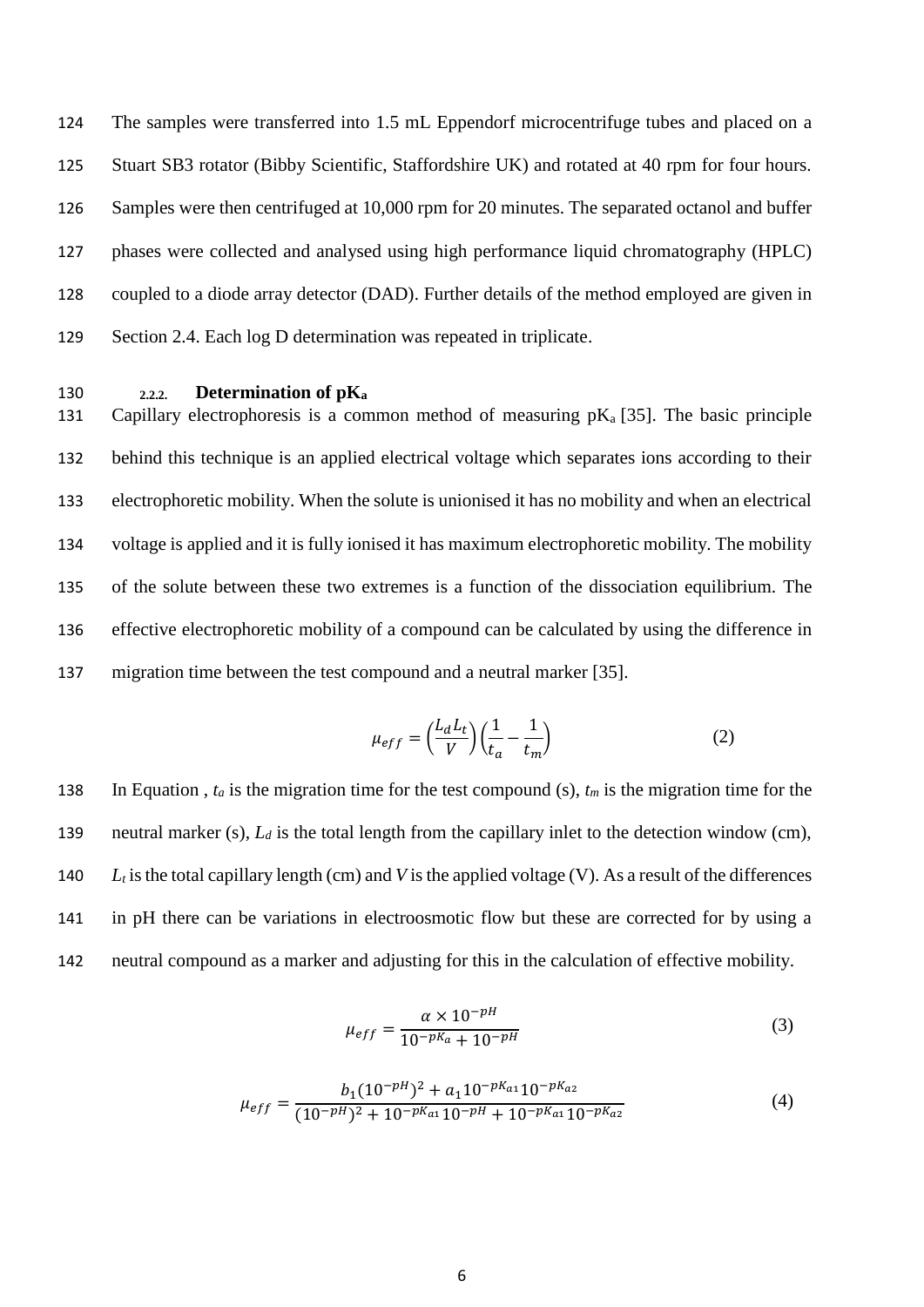Equations (3) and (4) describe the relationship between the effective electrophoretic mobility 144 of a compound and its p $K_a$  for benzodiazepines with one ionisable basic group and an ionisable basic and acidic group [36].

 Phosphate, acetate and borate buffers were utilised as described elsewhere with a pH spacing of 0.5 pH units [36]. All buffers had an ionic strength of *I*=0.05 and a concentration of 0.05 M. Sodium chloride was used to adjust the ionic strength and hydrochloric acid (0.1 M) or sodium hydroxide (0.1 M) were used to adjust the pH values if necessary. The pH was measured with a Jenway 3505 pH meter (Jenway, Essex, UK) which was calibrated before use. Buffers were filtered prior to use through a 0.45 µm Nylon Phenex filter membrane (Phenomenex, Cheshire, UK) using a Millipore filtration apparatus (Merck Millipore, Hertfordshire, UK).

153 Compounds were dissolved in methanol at a concentration of 1 mg ml<sup>-1</sup>. Solutions were diluted 154 to 0.25 mg ml<sup>-1</sup> with deionised water (Barnstead UltraPure) and contained DMSO as the electroosmotic flow marker (1 % v/v).

 DMSO (1 % v/v) in deionised water (Barnstead UltraPure) was run at each pH before experimental repeats to ensure that an expected electrophoretic mobility was obtained.

 Compound migration times were determined using a Beckman Coulter P/ACE MDQ Capillary Electrophoresis System with a diode array detector (Beckman-Coulter, High Wycombe, UK). 160 The internal capillary temperature was set at  $25^{\circ}$ C using the liquid cooling system. Sample injection was conducted at 1.0 psi for 10 seconds and then 20 kV voltage was applied during separations. The capillary was rinsed between each run in the following manner; NaOH applied at 20 psi for 1.0 minute followed by the appropriate buffer for the next repeat at 20 psi for 2.0 minutes.

 Experimentally determined µeff values were obtained using Equation 2. The Microsoft Excel 166 add-in, Solver, was used to calculate the  $pK_a$  value using least-squares regression. An initial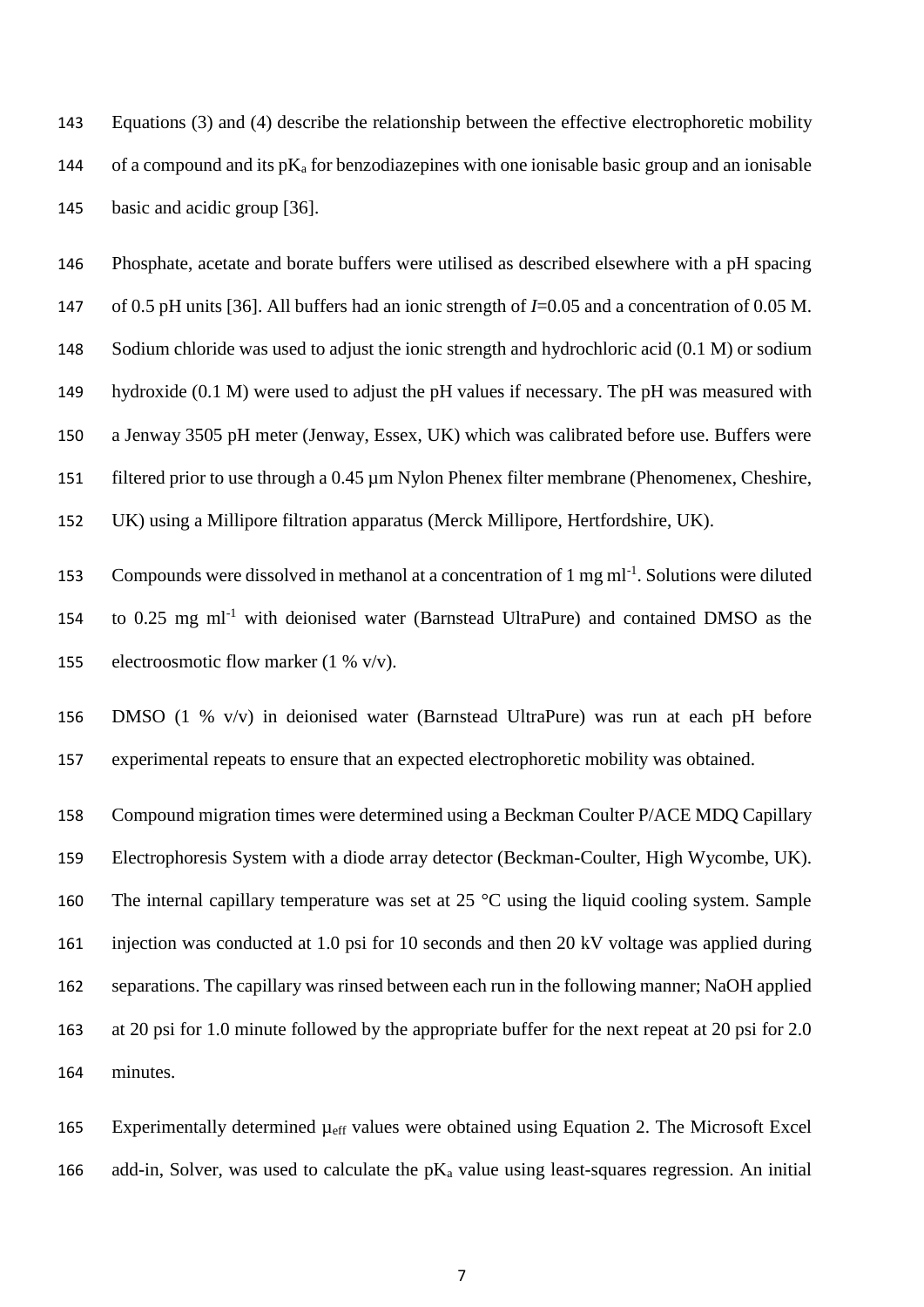167 'best-guess' estimate for the  $pK_a$  and  $\alpha$  values were used to calculate theoretical effective mobilities and the squared difference (the residuals) between these theoretical values and 169 experimental values was then calculated and then minimised by varying the values for  $pK_a$  and α.

171 For  $pK_a$  measurements, accuracy is defined as a measured value being within 0.20 units from the literature value and precision is defined as a measured value having a repeatability that is 173 equal to or less than 0.07 units [35]. Each  $pK_a$  measurement was repeated in triplicate.

### **2.2.3. Determination of plasma protein binding**

 Plasma protein binding values were determined using the commonly-used method of equilibrium dialysis [37].

 Frozen plasma was thawed at room temperature prior to the experiments. The pH was measured with a Jenway 3505 pH meter (Jenway, Essex, UK) which was calibrated before use. Plasma pH was found to be within the physiological range of 7.38 – 7.42 and adjustment was not required [38].

PBS tablets were dissolved in deionised water (Barnstead UltraPure) to yield a buffer solution

182 that contained 0.01M phosphate, 0.0027M KCl, and 0.137M NaCl, pH 7.4 at 25 °C. Stock

solutions of compounds in DMSO at a concentration of 10 mM were created and were diluted

with PBS prior to the experiments to yield working solutions at a concentration of 200 µM.

 Reusable Single-Sample Fast Micro-Equilibrium Dialyzers (500 µL volume) were obtained from Harvard Apparatus (Cambridge, UK), as were cellulose acetate membranes with a molecular weight cut-off (MWCO) of 10,000 Da.

 The membranes were soaked for 30 minutes in deionised water (Barnstead UltraPure) and rinsed thoroughly. Thirty µL of compound working solution was added to 270 µL of plasma

to yield a final concentration of 20 µM of compound (final DMSO concentration 0.2 %). This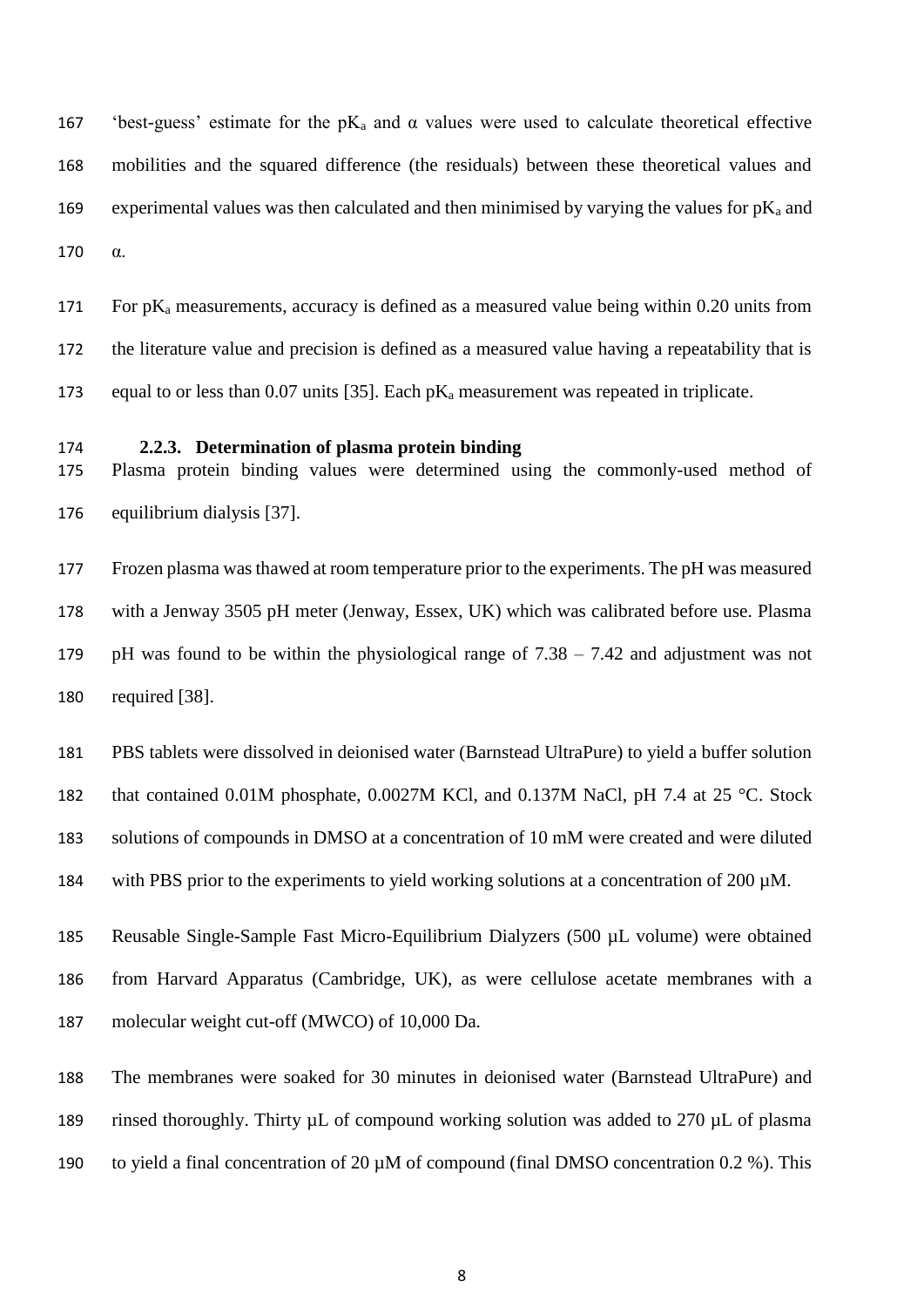was placed in one chamber and 500 µL of PBS was placed in the second chamber. The Micro-192 Equilibrium Dialyzers were then placed into a shaking waterbath held at  $37 \degree C$  for 24 hours. The temperature was monitored with a Sentry Thermometer (Fisher Scientific, Leicestershire, UK). After 24 hours had elapsed, the samples were extracted from each chamber, matrix matched (with blank plasma or blank buffer). Ice-cold acetonitrile at a 4:1 ratio was then added to precipitate proteins. The samples were centrifuged at 10,000 rpm for 20 minutes and the supernatant was recovered and evaporated using a flow of nitrogen with a TurboVap. The 198 samples were then reconstituted in 200  $\mu$ L of acetonitrile and analysed using HPLC-DAD. Details of this analysis are given in Section 2.4. Each plasma protein binding measurement was repeated in triplicate.

 Plasma protein binding (PPB) was calculated using the experimental plasma concentration 202  $(P_{exp})$  and the experimental buffer concentration  $(B_{exp})$  according to Equation (5).

$$
PPB \text{ } (\%) = 100 \times \frac{P_{exp} - B_{exp}}{P_{exp}} \tag{5}
$$

 For those benzodiazepines that were highly protein bound and had a concentration in the buffer phase that was below the limit of quantitation (LOQ), the buffer concentration was calculated indirectly using Equation (6) which involved the experimental plasma concentration and the total expected concentration (*Ptot*), determined using a calibration plot. The total expected concentration was adjusted using a previously-determined correction factor (*CF*) for the 208 extraction efficiency ( $\approx$  95 %). This indirectly-calculated buffer concentration was then input into Equation (5) to generate plasma protein binding values.

$$
B_{exp} = (P_{tot} \times CF) - P_{exp}
$$
 (6)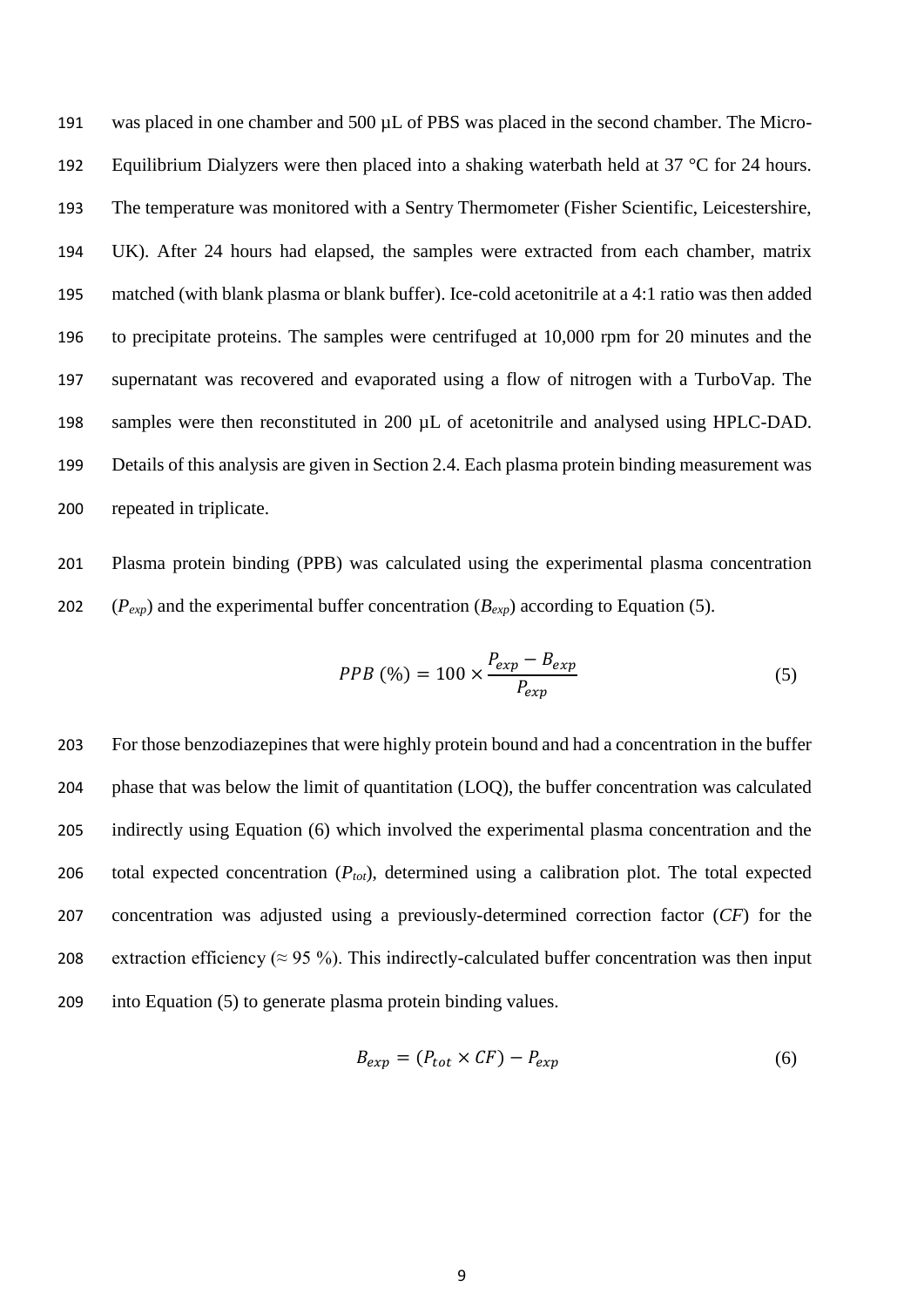### **2.3. Theoretical approaches**

211 Theoretical log  $D_{7,4}$  and  $pK_a$  values were generated using the free, online software ACD/I- Lab (which makes use of the EPSRC funded National Chemical Database Service hosted by the Royal Society of Chemistry) and two commercial software packages; MarvinSketch (version 17.28.0) (ChemAxon) and ADMET Predictor (Simulations Plus). Theoretical plasma 215 protein binding values were obtained from two sources used for  $\log D_{7.4}$  and  $pK_a$ ; ACD/I-Lab and ADMET Predictor (Simulations Plus) and one source available as a free online resource, PreADMET (version 2.0). These software packages are all commonly used for the prediction of physicochemical and pharmacokinetic parameters [39–42]. Theoretical values were compared with experimental values by means of the absolute difference in values.

# **2.4. HPLC analysis for log D7.4 and plasma protein binding**

 Analysis was achieved with a Dionex UltiMate 3000 HPLC system equipped with an UltiMate 3000 Pump, UltiMate 3000 Autosampler, UltiMate 3000 Column Compartment, UltiMate 3000 Photodiode Array Detector and Chromeleon software (Dionex, Surrey, UK). Separation 224 was achieved with a Waters® Spherisorb® analytical cartridge, C18 5 µm 80 Å (4.6  $\times$  150 mm) with an attached guard cartridge identically packed to the analytical cartridge (Waters, 226 Hertfordshire, UK). The internal column temperature was kept constant at  $25 \text{ °C}$  and a flow 227 rate of 0.8 mL min<sup>-1</sup> was set. Injection volumes for the log  $D_{7.4}$  experiments were 25 µL for the octanol phase and 100 µL for the phosphate buffer phase so that a dilution step was not necessary. Compound concentrations were retrospectively corrected. Injection volumes of 100  $\mu$ L were used for the plasma protein binding experiments. A 46:54 (v/v) ratio of acetonitrile and sodium phosphate buffer (pH 3.0, 25 mM) was applied for 25 minutes. All compounds eluted within this time. The eluent was monitored by UV detection at 230 nm. Details of the method validation can be found in the Supplementary Information.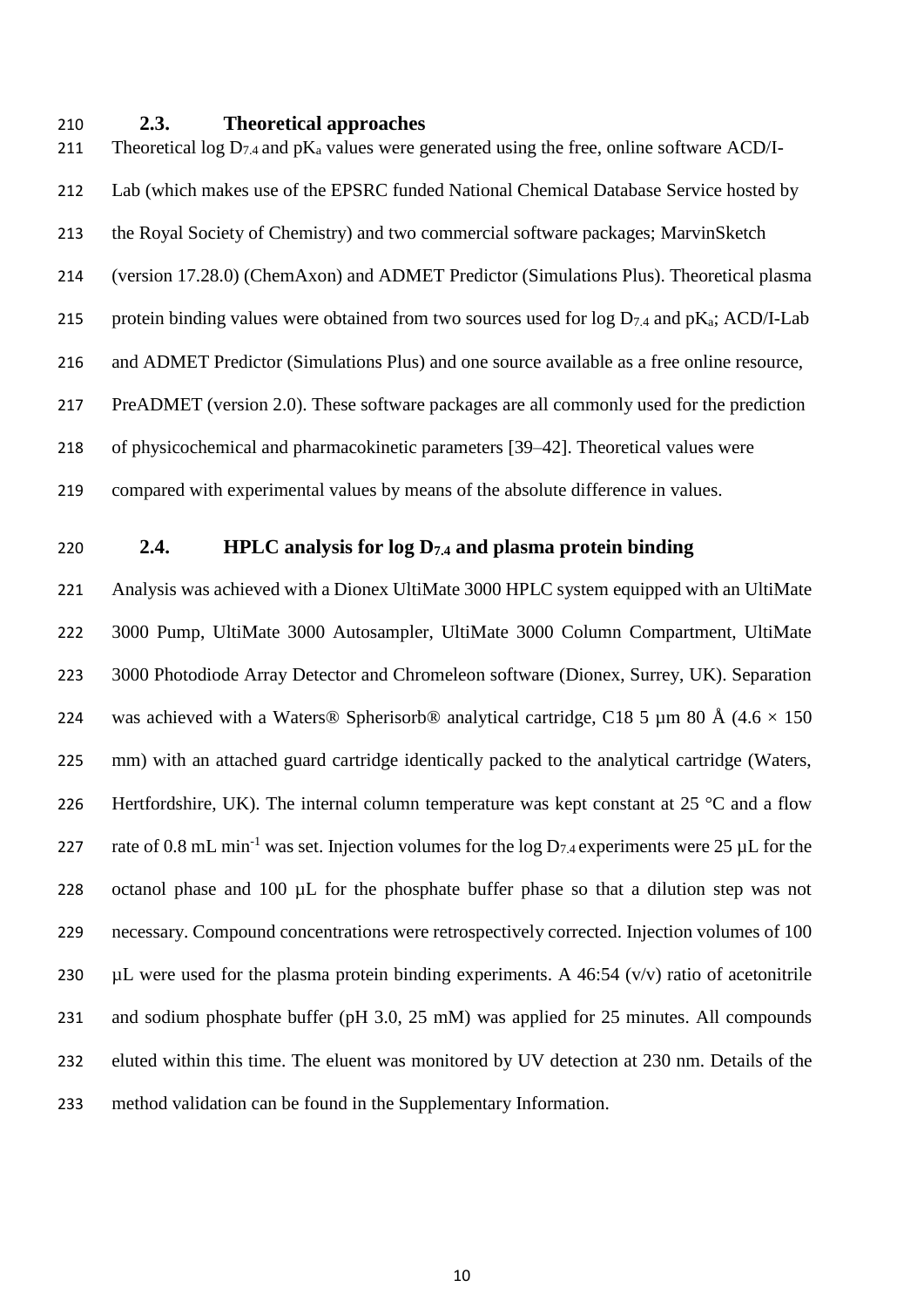# <sup>234</sup> **3. Results and discussion**

235 Experimental log  $D_{7.4}$ , pK<sub>a</sub> and plasma protein binding values for all the classic and NPS-236 benzodiazepines were successfully determined and compared with theoretical values.

- 237 **3.1.Experimental values**
- 238 **3.1.1. Log D7.4**

239 Buffer composition is important for the determination of log  $D_{7,4}$  values. Use of a 0.01 M 240 phosphate buffer has been shown to give an excellent correlation of distribution coefficients 241 determined in the octanol-phosphate system for acidic and neutral compounds [43]. Despite 242 the basic nature of the compounds in this study, a 0.01 M sodium phosphate buffer (pH 7.4) 243 was chosen and its suitability evaluated by way of a comparison between the experimental log 244 D<sub>7.4</sub> values and literature  $log D_{7.4}$  values.

 For the clinically-used (and previously characterised) benzodiazepines the experimental results 246 obtained for  $\log D_{7.4}$  in this study were very close to those reported elsewhere in the literature, thus proving the suitability of this method and also the use of the 0.01 M sodium phosphate buffer (pH 7.4) (Table 1).

249 The majority of the NPS-benzodiazepines were fairly lipophilic with  $\log D_{7.4}$  values above 2 250 (Table 1). None of the NPS-benzodiazepines had literature-reported log  $D_{7,4}$  values other than 251 desalkylflurazepam with 2.78 versus a value of 2.82 in this work. Phenazepam ( $\log D_{7.4}$  of 252 3.25) was observed to be the most lipophilic NPS-benzodiazepine in this dataset while 253 pyrazolam ( $\log D_{7,4}$  of 0.97) was the least lipophilic, a 190-fold difference. The reason behind 254 the low lipophilicity for pyrazolam becomes more apparent when its structure is considered. 255 Pyrazolam contains a pyridin-2-yl ring at position 7 rather than a phenyl ring, as is the case 256 with the rest of the benzodiazepines in this study. The phenyl ring has a log  $D_{7.4}$  value of 1.56 257 versus a log  $D_{7,4}$  value of 0.62 for the pyridin-2-yl ring [44]. Replacement of a phenyl ring for 258 a pyridin-2-yl ring could lead to a decrease in lipophilicity. The benzodiazepine bromazepam 259 contains a pyridin-2-yl ring rather than a phenyl ring and has a  $\log D_{7.4}$  value of 1.60 [45]. The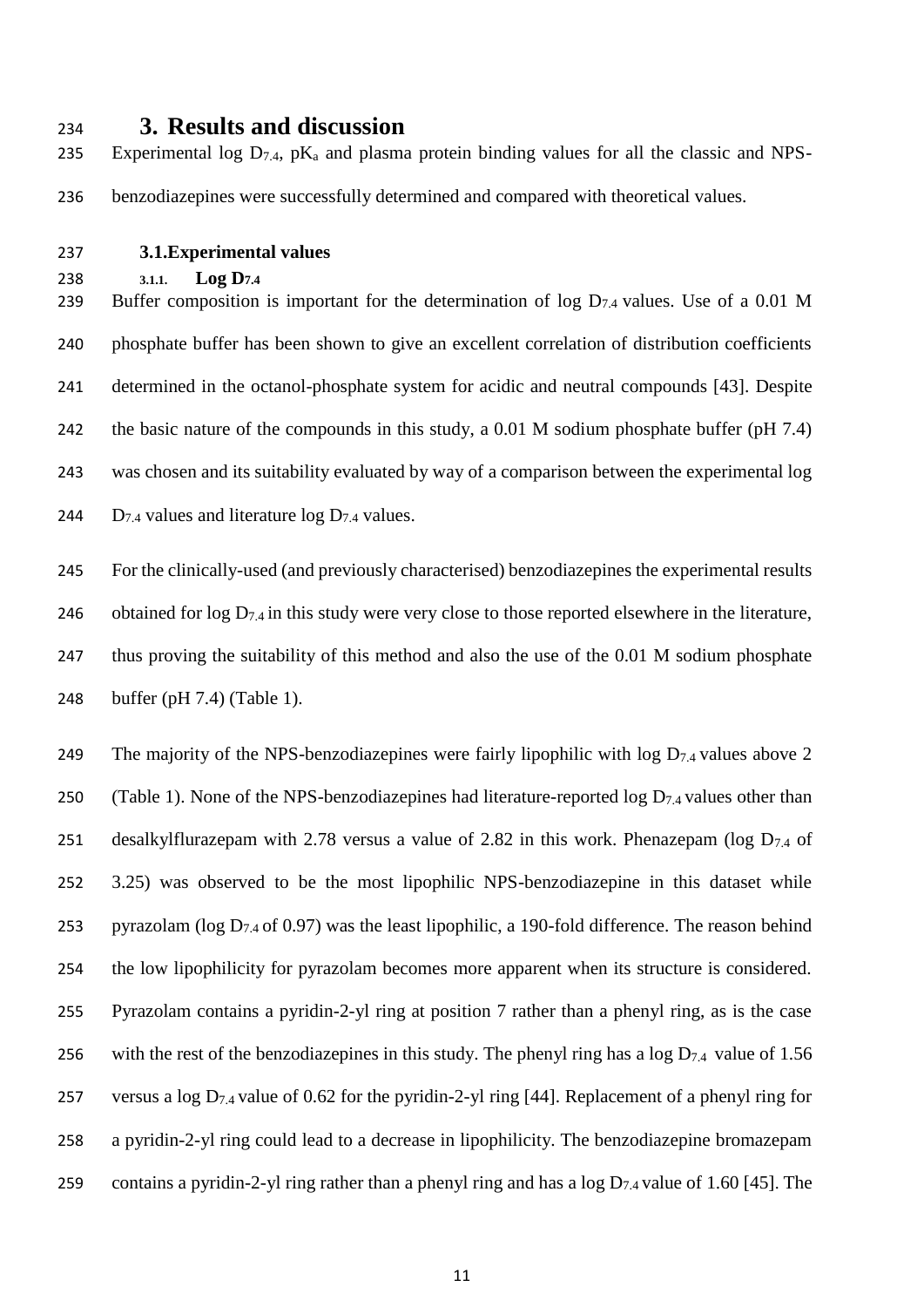addition of a triazole ring to some compounds is also known to lead to a decrease in the partition coefficient [46][47]. The pyridin-2-yl ring and triazole ring addition appear to lead to a marked 262 decrease in lipophilicity for pyrazolam. Previous research has used log  $D_{7,4}$  values in a quantitative structure-activity relationship (QSAR) model which predicted the post-mortem distribution of benzodiazepines and was found to contribute significantly to their distributive 265 potential [48]. Log  $D_{7,4}$  has also been utilised, along with plasma protein binding and pK<sub>a</sub>, to derive models capable of predicting the volume of distribution at steady state of a wide range of compounds [49,50].

### **3.1.2. pK<sup>a</sup>**

269 Experimental  $pK_a$  values were all within 0.20 units of their literature values for the classic benzodiazepines and had excellent repeatability, under 0.07 units for all the reference 271 compounds (Table 2). Classic benzodiazepines either have one  $pK_a$  value, for example 272 flunitrazepam (1.8), or two clonazepam (1.5 and 10.5) [51,52]. The first  $pK_a$  value refers to the 273 deprotonation of the nitrogen cation at position 4 and the second  $pK_a$  refers to the deprotonation of the nitrogen atom at position 1 [51]. The deprotonation of the nitrogen atom at position 1 is thought to be resonance stabilised with the negatively-charged oxygen atom [51]. This can be visualised in Figure 1 for clonazepam.



277 Figure 1. The two sites of deprotonation and corresponding  $pK_a$  values for clonazepam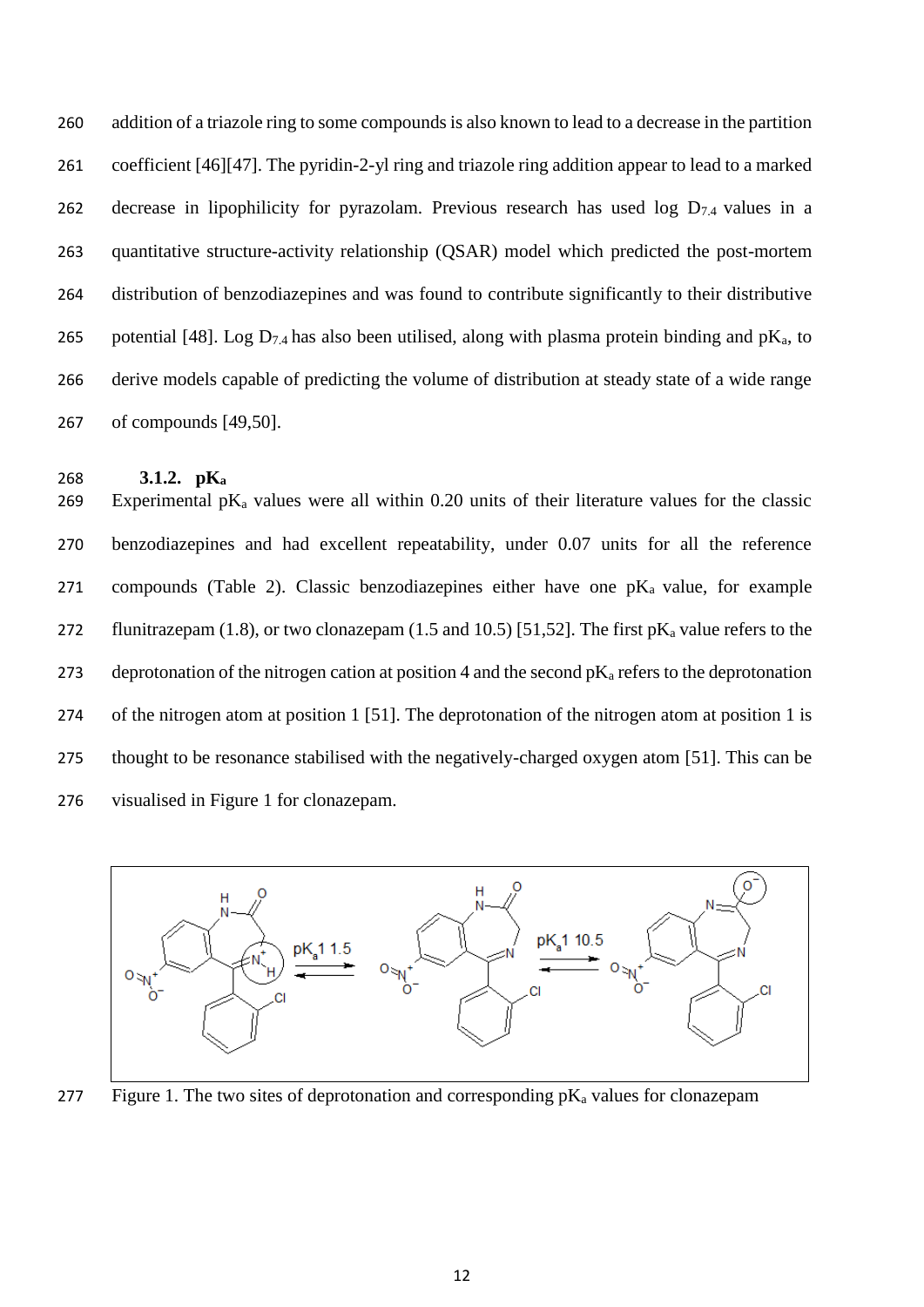Values of 2.83 for etizolam and 2.51 and 11.64 for desalkylflurazepam were calculated in this work. These compared favourably to their previously-reported values of 2.76 for etizolam and of 2.57 and 11.76 for desalkylflurazepam [53,54].

281 The presence of an electron-withdrawing hydroxyl group decreases the  $p_{a}Z$  value, as does the presence of an ortho-chlorine substituent on the phenyl ring [55]. Clonazepam has this ortho-283 chlorine substituent and has a calculated  $pK_a$  value of 1.55 in this work. 3- Hydroxyphenazepam, in addition to an ortho-chlorine substituent, also has a hydroxyl group 285 and therefore its low  $pK_a$  value of 1.25 was not unexpected. Repeatability was generally good for the NPS-benzodiazepines; 0.07 is typically the expected variance in capillary 287 electrophoresis measurements [35]. However, a variance of up to  $\pm 0.10$  was observed for some 288 compounds including 3-Hydroxyphenazepam. This could be as a result of its  $pK_a1$  value (1.25) being lower than the pH of the lowest buffer used (1.50).

### **3.1.3. Plasma protein binding**

 A number of the benzodiazepines had concentrations in the buffer phase would have been below the limit of quantitation (LOQ), these were; diazepam, oxazepam, prazepam, 4'- Chlorodiazepam, flubromazepam and phenazepam. All concentrations were higher than the limit of detection (LOD). As mentioned in the methods section the buffer phase concentrations were calculated indirectly. The use of a correction factor is less desirable than direct measurements however, it did not appear to affect the calculated values for plasma protein binding when compared with literature values (Table 3).

 Values for plasma protein binding are listed in Table 3 for clinically used benzodiazepines; wide variations were reported in the literature for many of the benzodiazepines. Age and sex have both been observed as causing differences in the plasma protein binding of drugs which may have been a factor in these variations as many of them were determined *in vivo* [56–58]. The experimentally derived values for the reference benzodiazepines were typically within the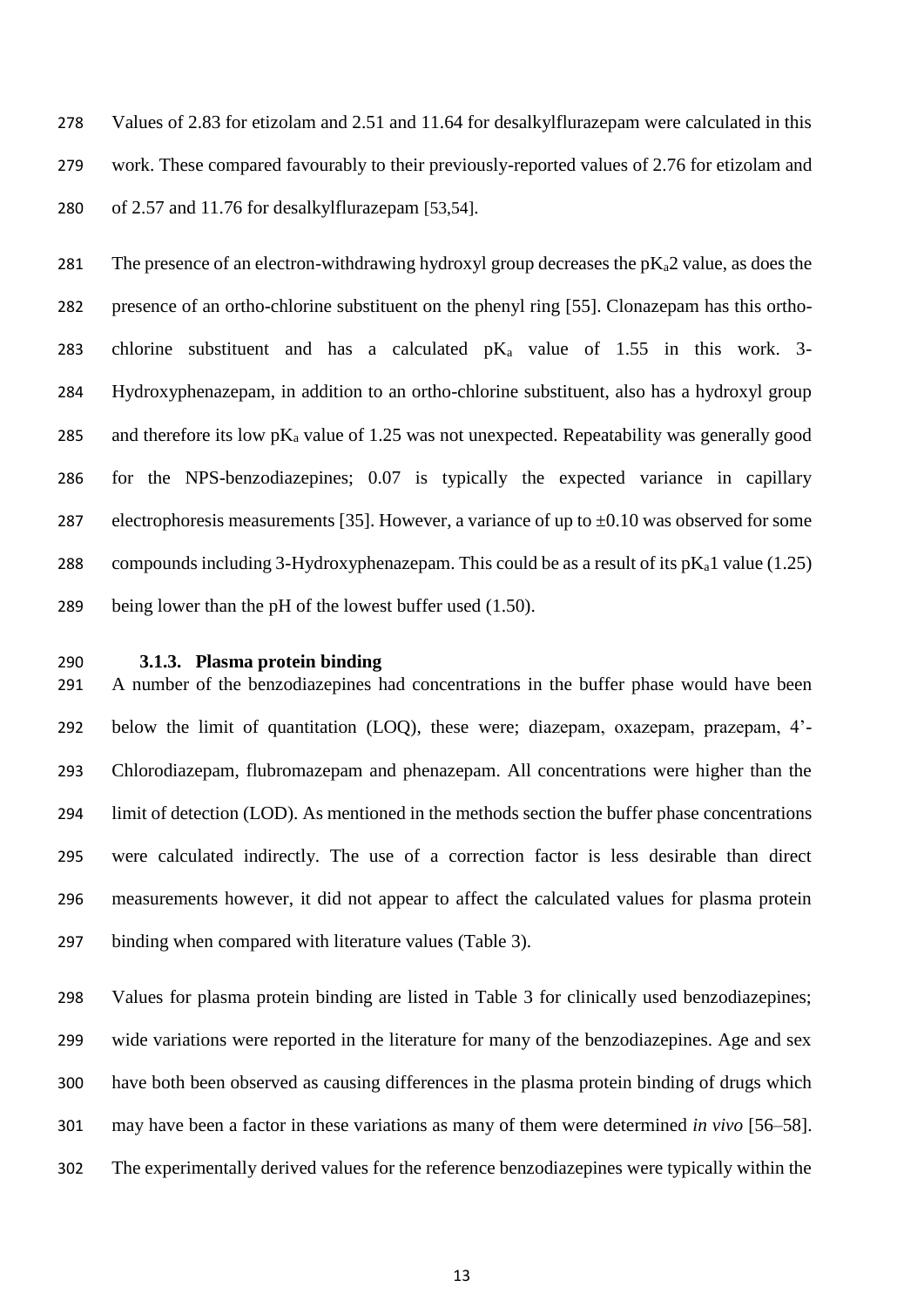literature ranges with low variations. The majority of the NPS-benzodiazepines were observed 304 to exhibit a high degree of plasma protein binding  $(> 90\%)$ , i.e. similar to the clinically used benzodiazepines (Table 3). Literature values for the plasma protein binding of three NPS- benzodiazepines were available and experimental values derived in this work returned a consensus with these; desalkylflurazepam (experimental 95.5 % versus 96.1 – 96.5 % literature), etizolam (experimental 92.8 % versus 93 % literature) and flubromazolam (experimental 89.5 % versus literature 89 %) [24,59–61].

 The lowest plasma protein binding was observed for pyrazolam which was 78.7 %. Such a low value of plasma protein binding for a benzodiazepine is not unheralded as bromazepam has a reported 60 % plasma protein binding [31]. Substitution of the phenyl ring at position-5 for a pyridin-2-yl ring has been previously reported to lead to a large decrease in lipophilicity for 1,- 4-benzodiazepines [59]. The same effect could well occur for triazolobenzodiazepines.

 4'-Chlorodiazepam differs from diazepam by having an additional chlorine atom substituted at the 4'-position of the phenyl ring and exhibits similarly high plasma protein binding; 98.2 % versus 99.0 % for diazepam. Diclazepam is an isomer of 4'-Chlorodiazepam; identical in chemical formula but differing in structure with the chlorine atom being substituted at the 2'- position of the phenyl ring. Its plasma protein binding value was calculated as being 93.8 %, lower than diazepam or 4'-Chlorodiazepam. However diclazepam's demethylated metabolite has been reported as having a plasma protein binding of 94.9 % and demethylation at the 1- position is not thought to substantially affect plasma protein binding [59]. Therefore, it stands to reason that the decreased plasma protein binding observed is most likely as a result of the substitution of a chlorine atom at the 2'-position. Substitution at the 2'-position with a chlorine atom has been observed to decrease plasma protein binding but if this substitution instead occurs at the 4' position then no such decrease is observed [59]. This is thought to be as a result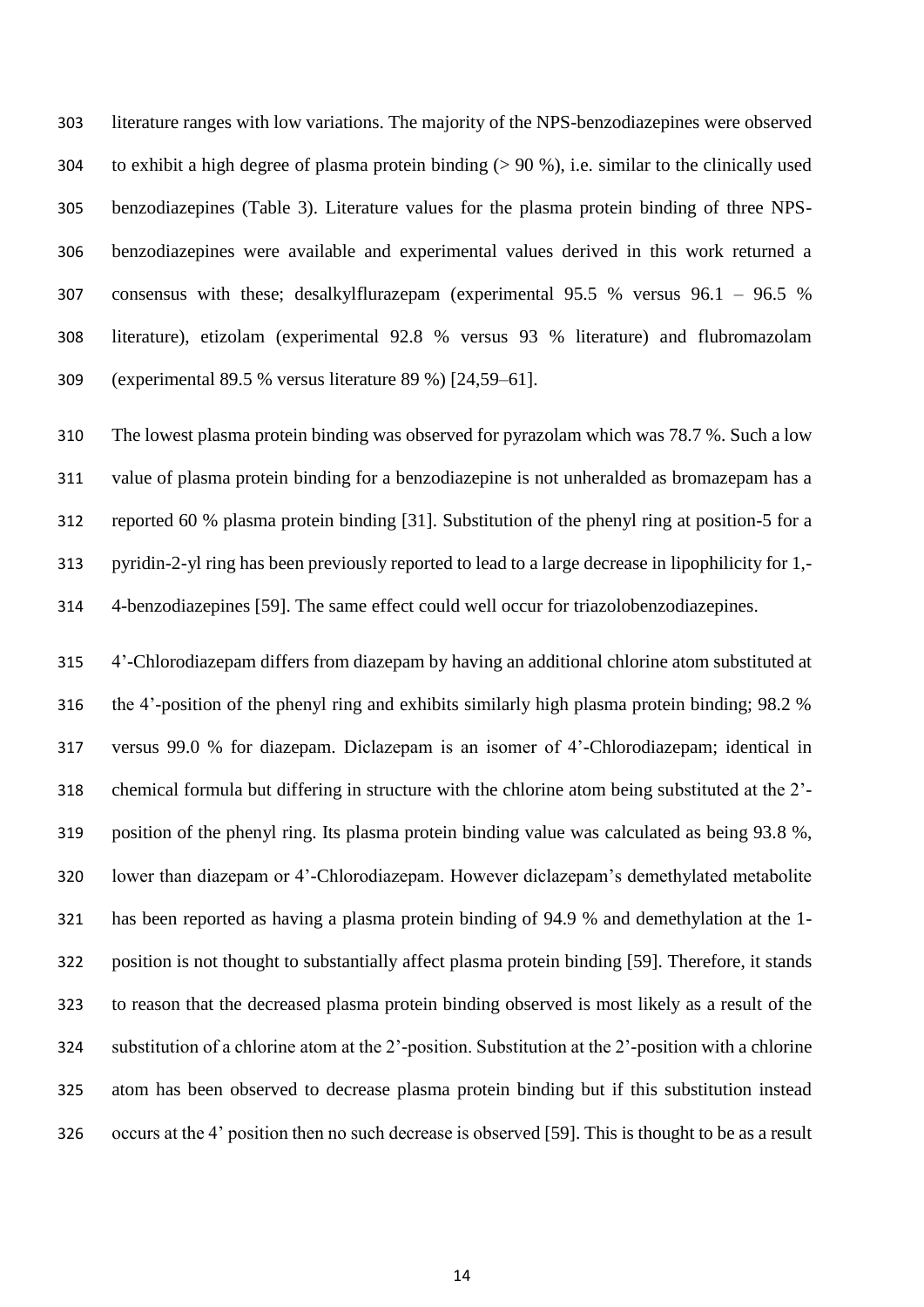of the substitution at the 2'-position affecting the rotation and orientation of the benzene ring and resulting in lower binding.

 3-Hydroxyphenazepam exhibited lower plasma protein binding than its parent compound, phenazepam; 97.7 % versus 98.3 % and this is consistent with observations that hydroxylation at the 3-position leads to a decrease in plasma protein binding [59]. Deschloroetizolam has a reduced plasma protein binding compared to the thienotriazolodiazepine etizolam (87.2 % versus 92.8%). Removal of a chlorine atom from position-7 has been found to decrease plasma protein binding for 1,4-benzodiazepines and a similar relationship may hold true for thienotriazolodiazepines [59].

 Desalkylflurazepam differs from flubromazepam by replacement of the bromine atom at the 7- position by a chlorine atom. Its plasma protein binding is lower (95.5 % versus 96.2 %) which is consistent with literature observations that this replacement causes a decrease in plasma protein binding [59].

 Phenazepam differs from flubromazepam by replacement of the fluorine atom at the 2'-position with a chlorine atom and exhibits an increase in plasma protein binding from 96.4 % to 98.3 %. Again, this is consistent with previous literature observations on 1,4-benzodiazepines [59].

# **3.2. Theoretical values**

**3.2.1. Log D7.4**

345 ACD/I-Lab returned the closest predicted  $\log D_{7.4}$  values to the experimental values for both the eight test benzodiazepines (average absolute error 0.18) and the 11 NPS-benzodiazepines (average absolute error 0.28). ADMET Predictor returned the next-closest predicted values with average absolute errors of 0.24 for the test benzodiazepines and 0.37 for the NPS- benzodiazepines. MarvinSketch fared the worst, returning an average absolute error of 0.39 for the test benzodiazepines and 0.97 for the NPS-benzodiazepines. It is therefore clear that all 351 three programs had a lower accuracy in predicting the log  $D_{7,4}$  for the NPS-benzodiazepines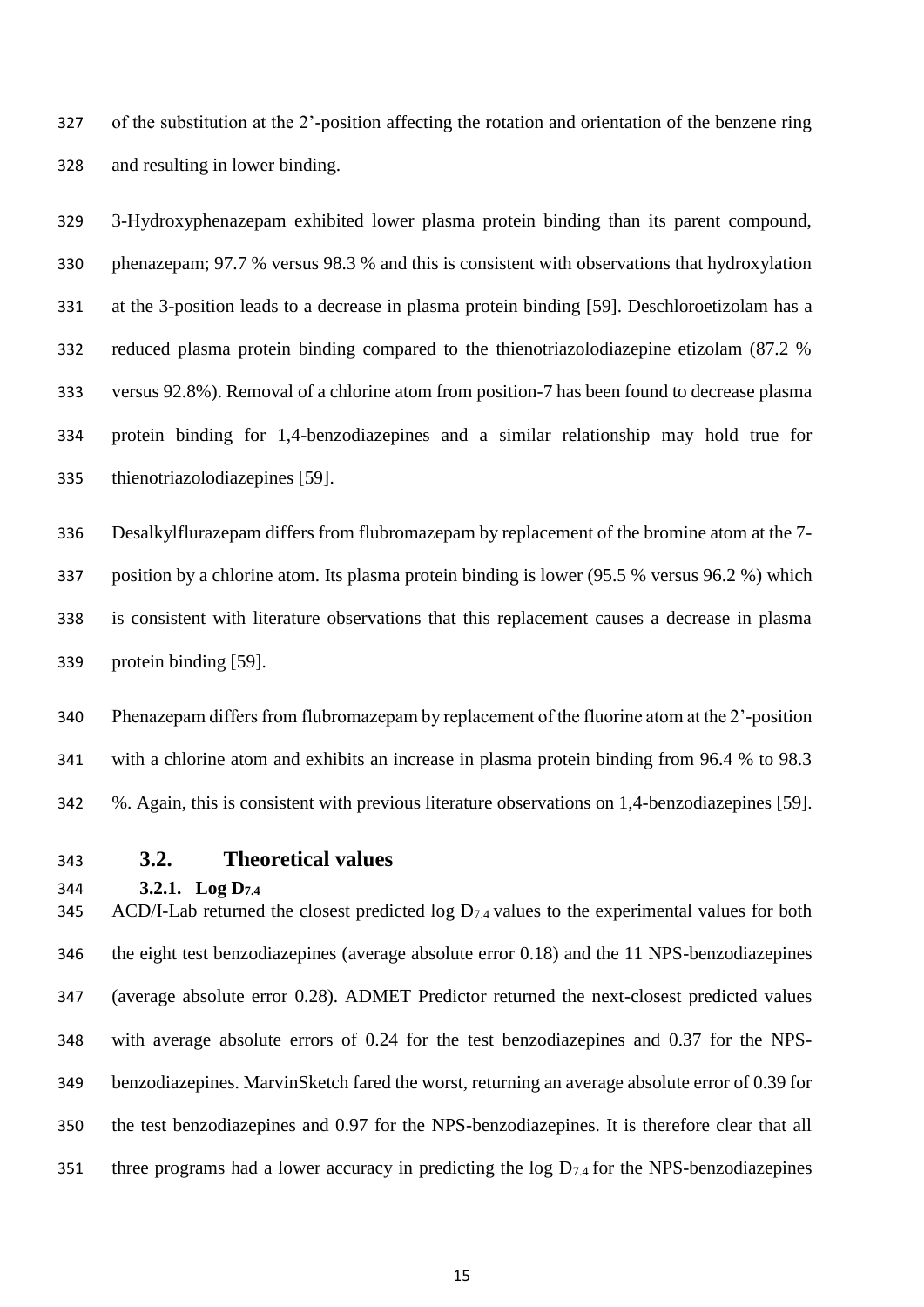and this highlights the importance of the collection of experimental data especially if these models are to be improved. An example of this is for pyrazolam, with an experimental value of 0.97 yet ACD/I-Lab returned a value of 1.76, i.e. approximately a six-fold difference in apparent lipophilicity. The atypical structure of pyrazolam, with its pyridin-2-yl ring, possibly led to these large differences. Inclusion of pyrazolam along with the other NPS- benzodiazepines in any future training dataset for these predictive models could possibly assist 358 in the prediction of  $\log D_{7.4}$ .

#### **3.2.2. pK<sup>a</sup>**

 ADMET Predictor returned the closest predicted values to experimental values, with an absolute average error of 0.4 for both the test set and the NPS set. This was closely followed by ACD/I-Lab which returned absolute average errors of 0.5 for both sets. MarvinSketch returned average absolute errors of 0.6 for the test set and 0.7 for the NPS set. MarvinSketch 364 did not predict pK<sub>a</sub>1 values for oxazepam and temazepam and instead predicted two pK<sub>a</sub>2 365 values for oxazepam (only one of which exists) and one  $pK<sub>a</sub>2$  value for temazepam (only a 366 pK<sub>a</sub>1 value is observed). Large errors were observed in some of the pK<sub>a</sub> values returned by the 367 software. For example; a  $p_{a}$  of 2.45 predicted by ACD/I-Lab for deschloroetizolam versus an 368 experimental pK<sub>a</sub> of 4.19, a pK<sub>a</sub> of 1.33 predicted by MarvinSketch for etizolam versus an 369 experimental pK<sub>a</sub> of 2.80 and a pK<sub>a</sub> of 2.98 predicted for flubromazolam by ADMET Predictor 370 versus an experimental  $p_{4a}$  of 2.07. Additionally, all three software packages predicted multiple other deprotonation sites for some of the benzodiazepines which are not 372 experimentally observed. The importance of obtaining accurate experimental  $pK_a$  values is therefore clear especially if these predictive models wish to be improved upon.

### **3.2.3. Plasma protein binding**

 Plasma protein binding was best predicted by ACD/I-Lab which returned average absolute errors of 4.4 % for the test benzodiazepines and 3.0 % for the NPS-benzodiazepines. ADMET Predictor followed closely behind with average absolute errors of 6.8 % for the test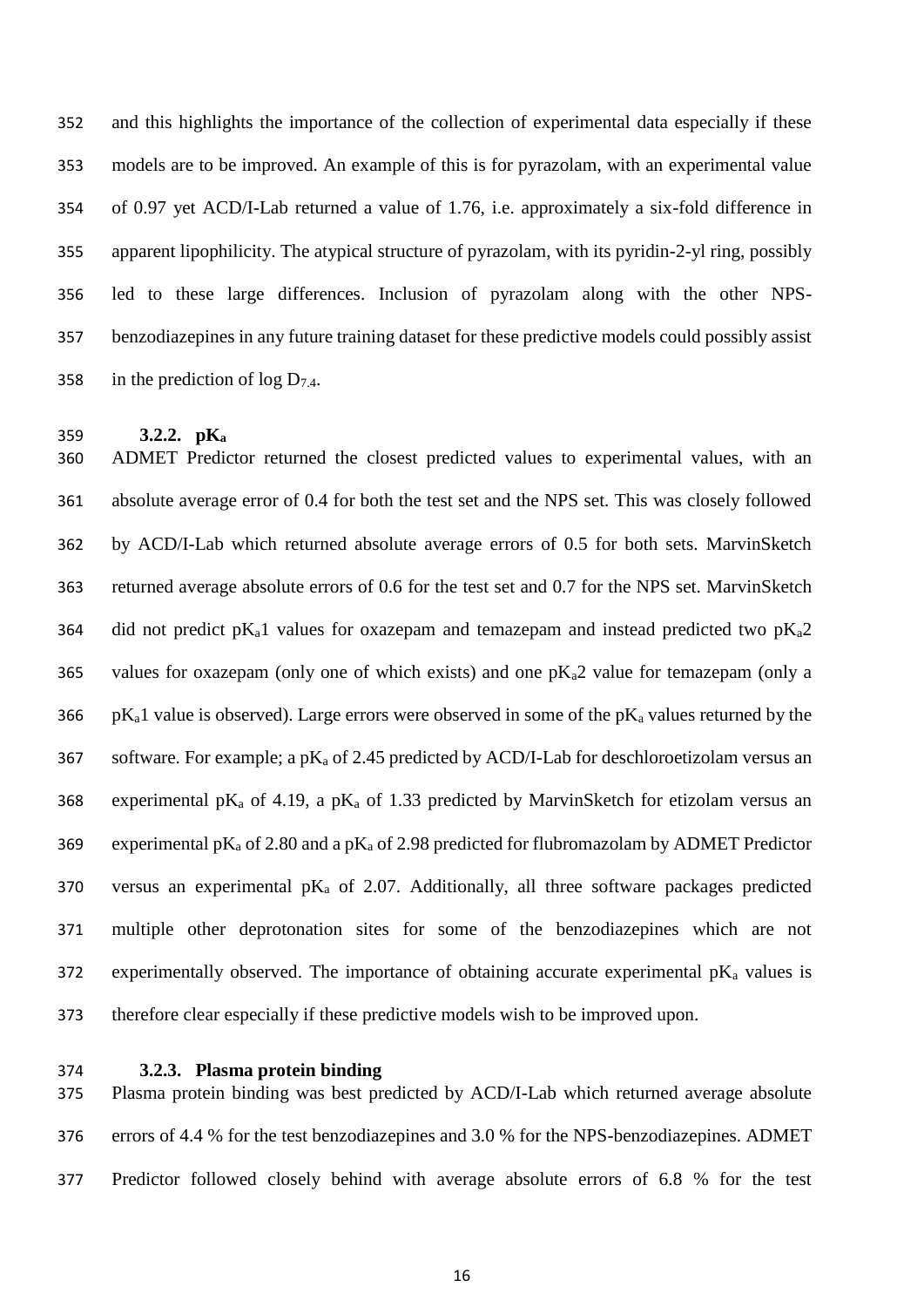benzodiazepines and 3.4 % for the NPS-benzodiazepines. PreADMET returned average absolute errors of 9.9 % for the test benzodiazepines and 5.0 % for the NPS-benzodiazepines. The software appeared to be less effective at predicting plasma protein binding of the test benzodiazepines than the NPS-benzodiazepines (Table 3). However an important caveat is that the average absolute errors for the test benzodiazepines were influenced heavily by the small dataset and the presence of alprazolam; the experimental plasma protein binding was determined as being 71.6 % and the predicted values were 89.5 % (ACD/I-Lab), 91.2 % (ADMET Predictor) and 95.2% (PreADMET). Again, inclusion of a wider range of benzodiazepines (especially those with aberrant structures such as pyrazolam) in any training dataset may assist with their predictive power.

# **4. Conclusions**

389 Log  $D_{7,4}$ , pK<sub>a</sub> and plasma protein binding values were successfully determined in this work for a range of benzodiazepines that have emerged as novel psychoactive substances. The experimental methods presented were judged to be suitably accurate for the determination of these values.

393 Large variations in plasma protein binding and  $log D_{7,4}$  were observed for the NPS- benzodiazepines. Pyrazolam was found to be the least lipophilic NPS-benzodiazepine with a 395 log  $D_{7.4}$  of 0.97 and experienced the lowest plasma protein binding of 78.7 %. Phenazepam was 396 the most lipophilic NPS-benzodiazepine with a log  $D_{7,4}$  of 3.25 and a plasma protein binding 397 of 98.3 %. 3-Hydroxyphenazepam had the lowest  $pK_a1$  value of 1.25 while deschloroetizolam 398 had the highest pK<sub>a</sub>1 value of 4.19. Phenazepam had the lowest pK<sub>a</sub>2 value of 11.24 and 3-Hydroxyphenazepam had the highest of 11.96.

 ACD/I-Lab returned the closest predicted values to experimental values for both plasma protein 401 binding and log  $D_{7,4}$  while ADMET Predictor returned the closest predicted values to 402 experimental values for  $pK_a$ . Although the average errors returned by each software package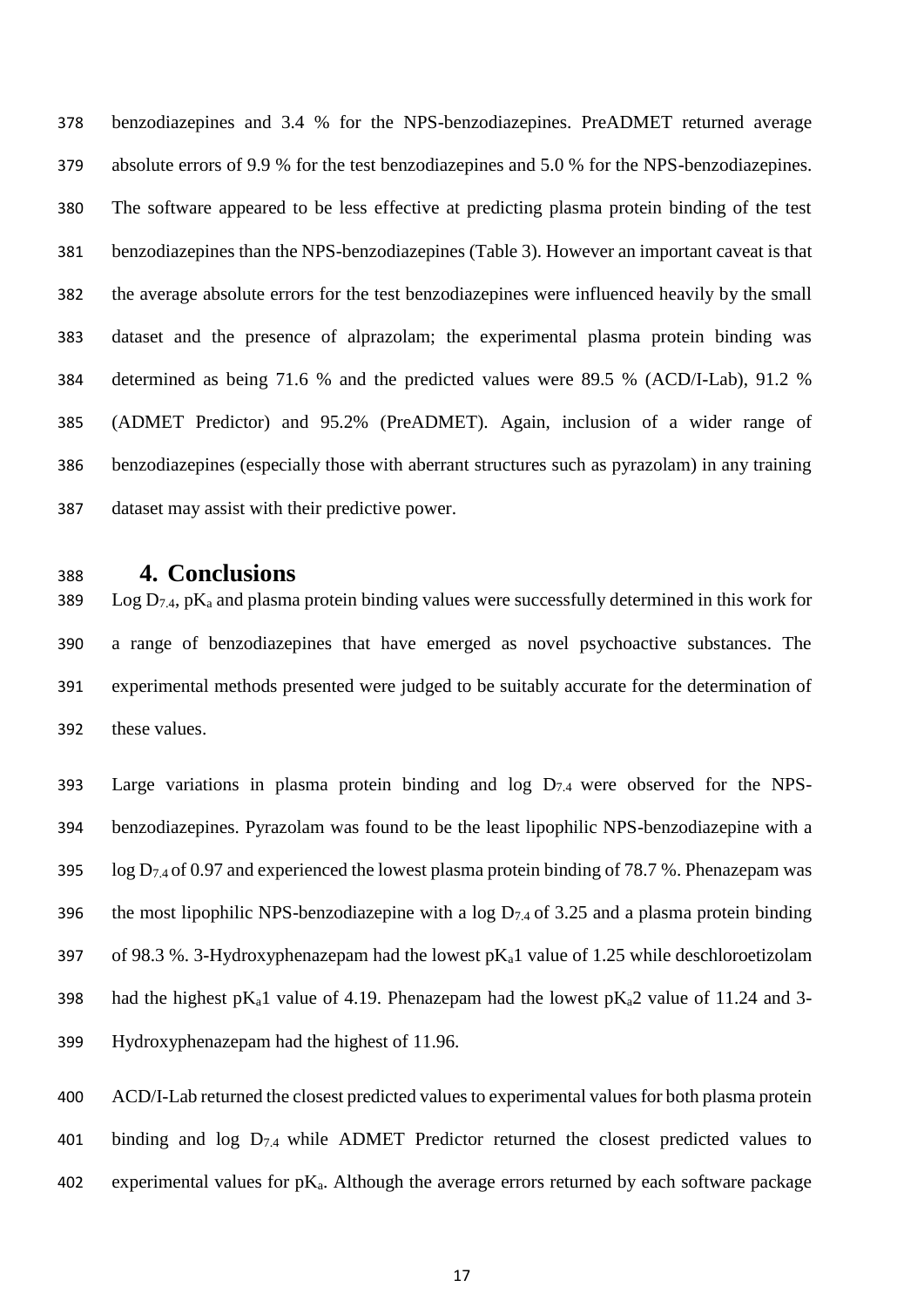were often low, there were large variations in individual errors. It is therefore likely that experimental data for these novel psychoactive substances remains preferable to that generated from predictive software. The inclusion of experimental data for these NPS-benzodiazepines could aid the predictive capability of various software packages.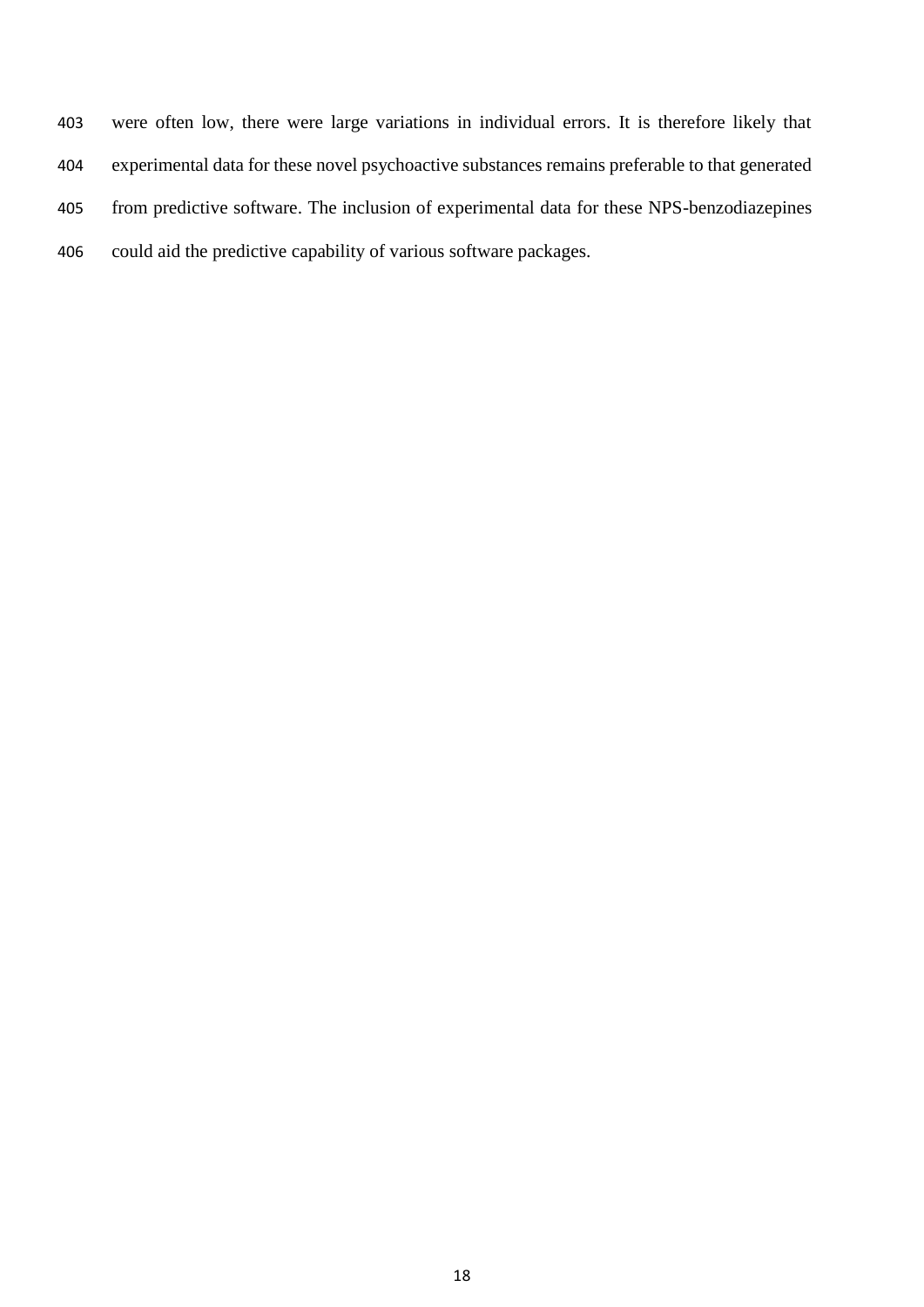|                            |                     |                               |                           | <b>Theoretical log D7.4</b> |                                  |                   |  |
|----------------------------|---------------------|-------------------------------|---------------------------|-----------------------------|----------------------------------|-------------------|--|
| Compound                   | Literature log D7.4 | <b>Experimental log D</b> 7.4 | $ACD/I-$<br>LAB/I-<br>lab | <b>MarvinSketch</b>         | <b>ADMET</b><br><b>Predictor</b> | <b>References</b> |  |
| <b>Benzodiazepines</b>     |                     |                               |                           |                             |                                  |                   |  |
| Alprazolam                 | $2.12 - 2.16$       | $2.10 \pm 0.01$               | 2.44                      | 3.02                        | 2.63                             | [62, 63]          |  |
| Clonazepam                 | 2.41                | $2.40 \pm 0.02$               | 2.57                      | 3.15                        | 2.49                             | [45, 62]          |  |
| Diazepam                   | $2.79 - 2.99$       | $2.81 \pm 0.03$               | 2.87                      | 3.08                        | 2.96                             | $[45, 62 - 64]$   |  |
| Flunitrazepam              | $2.06 - 2.14$       | $2.05 \pm 0.01$               | 2.20                      | 2.55                        | 1.87                             | [45, 62, 63]      |  |
| Nitrazepam                 | $2.13 - 2.16$       | $2.17 \pm 0.03$               | 2.03                      | 2.55                        | 2.49                             | [45, 62]          |  |
| Oxazepam                   | $2.13 - 2.24$       | $2.24 \pm 0.05$               | 2.04                      | 2.92                        | 1.95                             | [17, 45]          |  |
| Prazepam                   | $3.7 - 3.73$        | $3.74 \pm 0.04$               | 3.84                      | 3.86                        | 3.68                             | [45, 62]          |  |
| Temazepam                  | $1.79 - 2.19$       | $2.32 \pm 0.01$               | 2.13                      | 2.79                        | 2.18                             | [45, 62]          |  |
| <b>NPS-benzodiazepines</b> |                     |                               |                           |                             |                                  |                   |  |
| 3-Hydroxyphenazepam        | Not reported        | $2.54 \pm 0.01$               | 2.67                      | 3.69                        | 2.40                             | Not reported      |  |
| 4'-Chlorodiazepam          | Not reported        | $2.75 \pm 0.08$               | 3.13                      | 3.68                        | 3.40                             | Not reported      |  |
| Desalkylflurazepam         | 2.70                | $2.82 \pm 0.09$               | 2.71                      | 3.15                        | 2.74                             | [62]              |  |
| Deschloroetizolam          | Not reported        | $2.60 \pm 0.03$               | 2.43                      | 3.45                        | 2.82                             | Not reported      |  |
| Diclazepam                 | Not reported        | $2.73 \pm 0.02$               | 3.13                      | 3.68                        | 3.25                             | Not reported      |  |
| Etizolam                   | Not reported        | $2.40 \pm 0.01$               | 2.74                      | 4.06                        | 3.32                             | Not reported      |  |
| Flubromazepam              | Not reported        | $2.87 \pm 0.05$               | 2.96                      | 3.52                        | 2.80                             | Not reported      |  |
| Flubromazolam              | Not reported        | $2.40 \pm 0.04$               | 2.52                      | 3.33                        | 2.60                             | Not reported      |  |
| Meclonazepam               | Not reported        | $2.64 \pm 0.05$               | 2.91                      | 3.72                        | 2.80                             | Not reported      |  |
| Phenazepam                 | Not reported        | $3.25 \pm 0.04$               | 3.52                      | 3.98                        | 3.19                             | Not reported      |  |
| Pyrazolam                  | Not reported        | $0.97 \pm 0.01$               | 1.76                      | 2.36                        | 2.03                             | Not reported      |  |

|  |  |  | Table 1. Literature, experimental (n= $\geq$ 3) and theoretical log D7.4 values for a set of classic and NPS-benzodiazepines |  |  |
|--|--|--|------------------------------------------------------------------------------------------------------------------------------|--|--|
|--|--|--|------------------------------------------------------------------------------------------------------------------------------|--|--|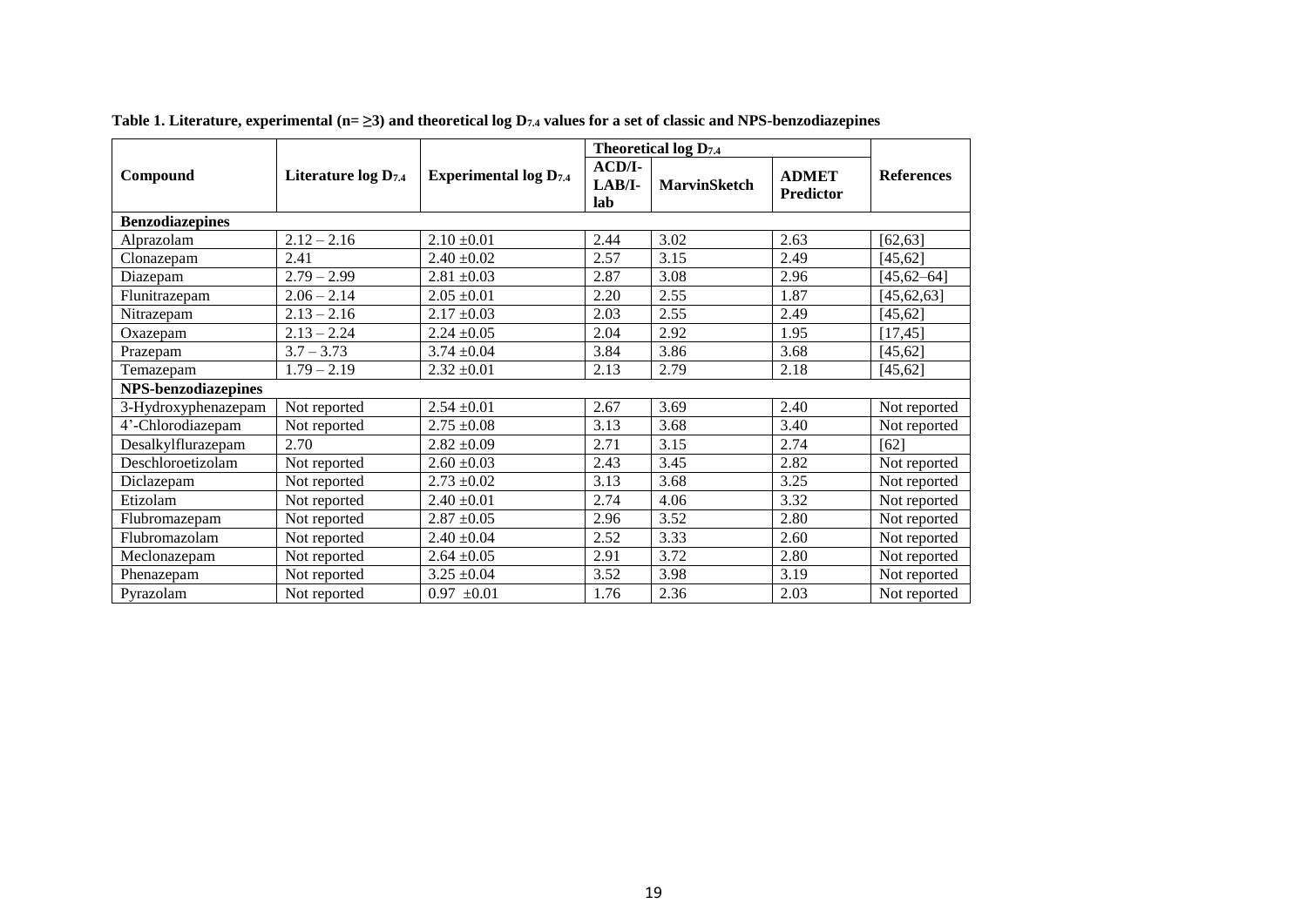|                            |                            |                    |                              |                   |                   | Theoretical pK <sub>a</sub> |                     |                   |                        |                   | <b>References</b> |  |
|----------------------------|----------------------------|--------------------|------------------------------|-------------------|-------------------|-----------------------------|---------------------|-------------------|------------------------|-------------------|-------------------|--|
| Compound                   | Literature pK <sub>a</sub> |                    | Experimental pK <sub>a</sub> |                   | lab               | ACD/I-LAB/I-                | <b>MarvinSketch</b> |                   | <b>ADMET Predictor</b> |                   |                   |  |
|                            | pKa1                       | pK <sub>a</sub> 2  | pKa1                         | pK <sub>a</sub> 2 | pK <sub>a</sub> 1 | pK <sub>a</sub> 2           | pK <sub>a</sub> 1   | pK <sub>a</sub> 2 | pK <sub>a</sub> 1      | pK <sub>a</sub> 2 |                   |  |
| <b>Benzodiazepines</b>     |                            |                    |                              |                   |                   |                             |                     |                   |                        |                   |                   |  |
| Alprazolam                 | 2.4                        | None               | $2.48 \pm 0.01$              | None              | 2.37              | None                        | 1.45,<br>5.01       | None              | 0.93, 3.01             | None              | $[65]$            |  |
| Clonazepam                 | $1.49 - 1.52$              | $10.37 -$<br>10.51 | $1.55 \pm 0.02$              | $10.45 \pm 0.05$  | 1.55              | 11.21                       | 1.89                | 11.65             | 1.43                   | 10.77             | $[65 - 67]$       |  |
| Diazepam                   | $3.17 - 3.31$              | None               | $3.10 \pm 0.00$              | None              | 3.40              | None                        | 2.92                | None              | 2.96                   | None              | [66, 68]          |  |
| Flunitrazepam              | 1.8                        | None               | $1.82 \pm 0.04$              | None              | 1.68              | None                        | 1.72                | None              | 1.87                   | None              | [65]              |  |
| Nitrazepam                 | $2.94 - 3.2$               | $10.8 - 11$        | $3.11 \pm 0.06$              | $11.02 \pm 0.05$  | 2.55              | 11.35                       | 2.65                | 11.66             | 2.49                   | 11.02             | [55, 66]          |  |
| Oxazepam                   | $1.56 - 1.7$               | $11.21 - 11.6$     | $1.67 \pm 0.05$              | $11.34 \pm 0.03$  | 1.17              | 10.94,<br>12.75             | None                | 10.65,<br>12.47   | 2.57                   | 11.31             | [66, 67]          |  |
| Prazepam                   | $2.7 - 2.74$               | None               | $2.71 \pm 0.01$              | None              | 3.44              | None                        | 3.06                | None              | 3.10                   | None              | [65, 66]          |  |
| Temazepam                  | $1.31 - 1.6$               | None               | $1.45 \pm 0.05$              | None              | 1.58              | 11.66                       | None                | 10.68             | 2.48                   | None              | [66, 69]          |  |
| <b>NPS-benzodiazepines</b> |                            |                    |                              |                   |                   |                             |                     |                   |                        |                   |                   |  |
| 3-Hydroxyphenazepam        | Not reported               | Not reported       | $1.25 \pm 0.10$              | $11.96 \pm 0.09$  | 0.13              | 10.80,<br>12.68             | None                | 10.61.<br>12.45   | 1.95                   | 11.24             | Not reported      |  |
| 4'-Chlorodiazepam          | Not reported               | Not reported       | $3.13 \pm 0.01$              | None              | 3.08              | None                        | 2.45                | None              | 2.55                   | None              | Not reported      |  |
| Desalkylflurazepam         | 2.57                       | 11.76              | $2.51 \pm 0.05$              | $11.64 \pm 0.04$  | 2.36              | 11.55                       | 1.80                | 12.29             | 2.31                   | 11.37             | $[53]$            |  |
| Deschloroetizolam          | Not reported               | Not reported       | $4.19 \pm 0.01$              | None              | 0.20,<br>2.45     | None                        | 1.31,<br>5.37       | None              | 1.84, 3.96             | None              | Not reported      |  |
| Diclazepam                 | Not reported               | Not reported       | $2.31 \pm 0.07$              | None              | 1.75              | None                        | $\overline{2.13}$   | None              | 1.95                   | None              | Not reported      |  |
| Etizolam                   | 2.76                       | None               | $2.83 \pm 0.06$              | None              | 0.10.<br>2.37     | None                        | 1.33,<br>4.55       | None              | 1.61, 3.31             | None              | $[54]$            |  |
| Flubromazepam              | Not reported               | Not reported       | $3.25 \pm 0.10$              | $10.74 \pm 0.05$  | 2.32              | 11.55                       | $\overline{1.8}$    | 12.28             | 2.70                   | 11.45             | Not reported      |  |
| Flubromazolam              | Not reported               | Not reported       | $2.07 \pm 0.02$              | None              | 2.27              | None                        | 1.48,<br>4.01       | None              | 0.96, 2.98             | None              | Not reported      |  |
| Meclonazepam               | Not reported               | Not reported       | $2.10 \pm 0.09$              | $11.45 \pm 0.07$  | 1.70              | 11.24                       | 1.65                | 11.57             | 2.10                   | 10.88             | Not reported      |  |
| Phenazepam                 | Not reported               | Not reported       | $2.19 \pm 0.05$              | $11.21 \pm 0.04$  | 2.18              | 11.58                       | 2.06                | 12.28             | 2.44                   | 11.43             | Not reported      |  |
| Pyrazolam                  | Not reported               | Not reported       | $3.30 \pm 0.03$              | None              | 1.30,<br>2.18     | None                        | 1.79,<br>2.75       | None              | 0.65, 2.47,<br>3.21    | None              | Not reported      |  |

**Table 2. Literature, experimental (n= ≥3) and theoretical pK<sup>a</sup> values for a set of classic and NPS benzodiazepines**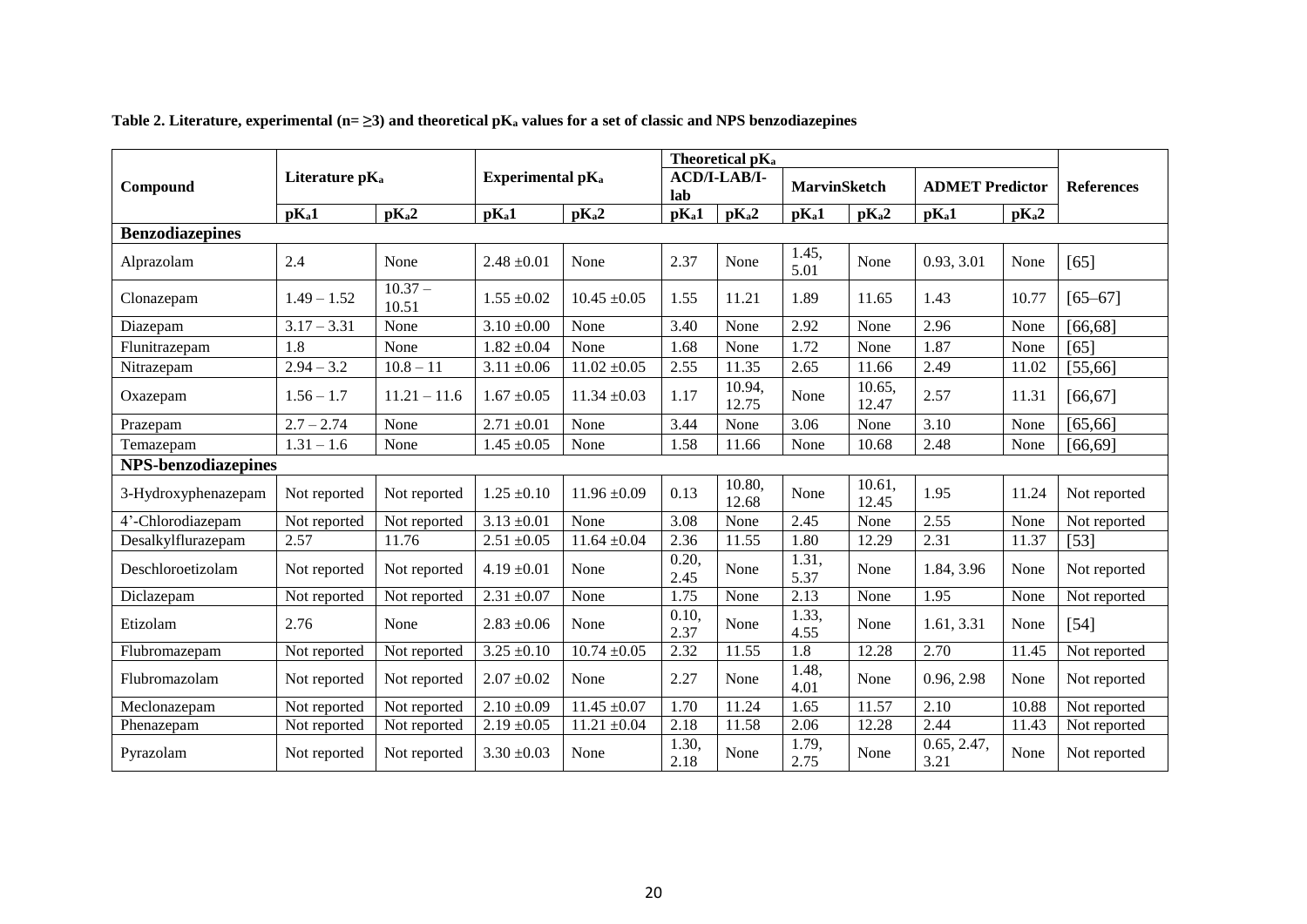|                            |                        |                             | Theoretical PPB (%) |              |                 |                   |
|----------------------------|------------------------|-----------------------------|---------------------|--------------|-----------------|-------------------|
| Compound                   | Literature PPB $(\% )$ | <b>Experimental PPB</b> (%) | ACD/                | <b>ADMET</b> | <b>PreADMET</b> | <b>References</b> |
|                            |                        |                             | I-lab               | Predictor    |                 |                   |
| <b>Benzodiazepines</b>     |                        |                             |                     |              |                 |                   |
| Alprazolam                 | $68.4 - 76.7$          | $71.6 \pm 0.5$              | 89.5                | 91.2         | 95.2            | [31,70]           |
| Clonazepam                 | $85.4 - 86.1$          | $85.5 \pm 1.2$              | 91.9                | 90.9         | 93.3            | [31,70]           |
| Diazepam                   | $98.4 - 99$            | $99.0 \pm 0.2$              | 96.5                | 93.2         | 98.7            | [31, 37]          |
| Flunitrazepam              | $77.5 - 84.5$          | $78.9 \pm 1.2$              | 84.4                | 86.5         | 98.9            | [31,70]           |
| Nitrazepam                 | $82.1 - 88.9$          | $88.4 \pm 1.8$              | 88.5                | 84.3         | 92.0            | [71, 72]          |
| Oxazepam                   | $89.0 - 98.4$          | $96.9 \pm 0.1$              | 95.6                | 88.9         | 96.7            | [31,70]           |
| Prazepam                   | $\approx$ 97           | $97.4 \pm 0.5$              | 97.7                | 96.5         | 94.0            | $[73]$            |
| Temazepam                  | $92 - 96.8$            | $94.3 \pm 0.1$              | 95.4                | 91.1         | 74.3            | [31,70]           |
| <b>NPS-benzodiazepines</b> |                        |                             |                     |              |                 |                   |
| 3-Hydroxyphenazepam        | Not reported           | $97.7 \pm 0.6$              | 92.5                | 93.8         | 90.1            | Not reported      |
| 4'-Chlorodiazepam          | Not reported           | $98.2 \pm 0.5$              | 96.5                | 96.2         | 93.2            | Not reported      |
| Desalkylflurazepam         | $96.1 - 96.5$          | $95.5 \pm 1.5$              | 96.1                | 92.8         | 91.4            | [60]              |
| Deschloroetizolam          | Not reported           | $87.2 \pm 1.5$              | 85.8                | 91.5         | 89.8            | Not reported      |
| Diclazepam                 | Not reported           | $93.8 \pm 1.2$              | 96.5                | 95.7         | 97.7            | Not reported      |
| Etizolam                   | Not reported           | $92.8 \pm 0.6$              | 90.2                | 94.7         | 90.8            | Not reported      |
| Flubromazepam              | Not reported           | $96.4 \pm 0.9$              | 89.0                | 93.2         | 93.9            | Not reported      |
| Flubromazolam              | 89                     | $89.5 \pm 0.4$              | 87.4                | 91.1         | 92.2            | $[24]$            |
| Meclonazepam               | Not reported           | $88.2 \pm 0.5$              | 93.0                | 93.0         | 92.3            | Not reported      |
| Phenazepam                 | Not reported           | $98.3 \pm 1.2$              | 94.6                | 95.6         | 93.6            | Not reported      |
| Pyrazolam                  | Not reported           | $78.7 \pm 0.4$              | 77.6                | 86.5         | 94.8            | Not reported      |

**Table 3. Literature, experimental (n= ≥3) and theoretical plasma protein binding (PPB) values for a set of classic and NPS benzodiazepines**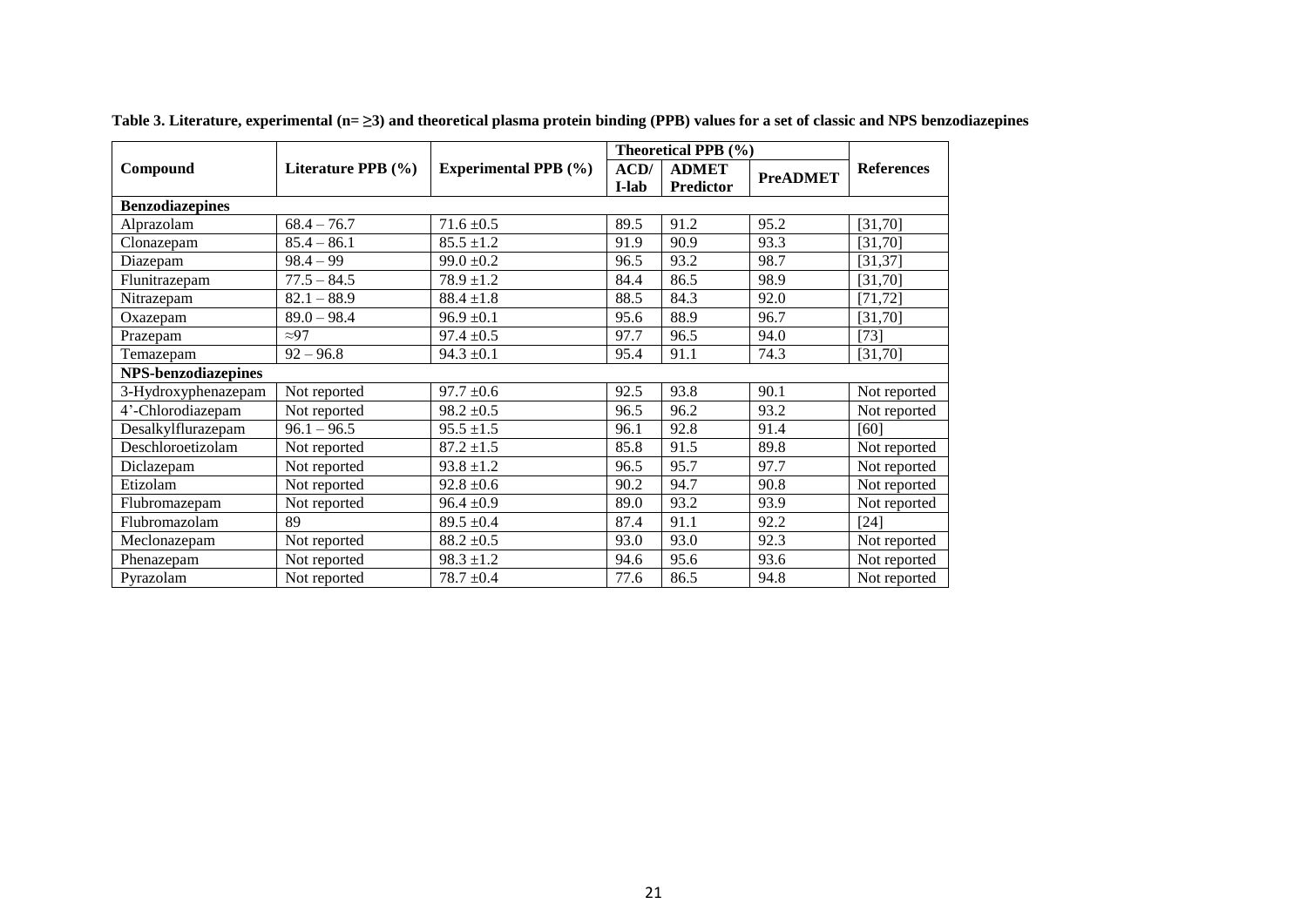- [1] European Monitoring Centre for Drugs and Drug Addiction (EMCDDA)-Europol. *European Drug Report: Trends and Developments,*2016.
- [2] Manchester KR, Lomas EC, Waters L, Dempsey FC, Maskell PD. The emergence of new psychoactive substance (NPS) benzodiazepines: A review. *Drug Test. Anal.* 2018; 10: 37–53., doi: 10.1002/dta.2211.
- [3] Mehdi T. Benzodiazepines Revisited. *Br. J. Med. Pract.* 2012; 5: a501., doi: 10.1093/jat/bkt075.
- [4] Martin Dittus, Joss Wright MG. *Platform Criminalism: The "Last-Mile" Geography of the Darknet Market Supply Chain.* 2018.
- [5] Kerrigan S, Mellon MB, Hinners P. Detection of Phenazepam in Impaired Driving. *J. Anal. Toxicol.* 2013; 37: 605–610., doi: 10.1093/jat/bkt075.
- [6] Shearer K, Bryce C, Parsons M, Torrance H. Phenazepam: A review of medico-legal deaths in South Scotland between 2010 and 2014. *Forensic Sci. Int.* 2015; 254: 197–204., doi: 10.1016/j.forsciint.2015.07.033.
- [7] Łukasik-Głębocka M, Sommerfeld K, Teżyk A, Zielińska-Psuja B, et al. Flubromazolam A new life-threatening designer benzodiazepine. *Clin. Toxicol.* 2016; 54: 66–68., doi: 10.3109/15563650.2015.1112907.
- [8] Valli A, Lonati D, Locatelli CA, Buscaglia E, et al. Analytically diagnosed intoxication by 2 methoxphenidine and flubromazepam mimicking an ischemic cerebral disease. *Clin. Toxicol.* 2017; 55: 611–612., doi: 10.1080/15563650.2017.1286016.
- [9] Maskell PD, De Paoli G, Nitin Seetohul L, Pounder DJ. Phenazepam: The drug that came in from the cold. *J. Forensic Leg. Med.* 2012; 19: 122–125., doi: 10.1016/j.jflm.2011.12.014.
- [10] Nakamae T, Shinozuka T, Sasaki C, Ogamo A, et al. Case report: Etizolam and its major metabolites in two unnatural death cases. *Forensic Sci. Int.* 2008; 182: e1–e6., doi: 10.1016/j.forsciint.2008.08.012.
- [11] Pettersson Bergstrand M, Helander A, Hansson T, Beck O. Detectability of designer benzodiazepines in CEDIA, EMIT II Plus, HEIA, and KIMS II immunochemical screening assays. *Drug Test. Anal.* 2016;, doi: 10.1002/dta.2003.
- [12] Moosmann B, Bisel P, Franz F, Huppertz LM, Auwarter V. Characterization and in vitro phase I microsomal metabolism of designer benzodiazepines - an update comprising adinazolam, cloniprazepam, fonazepam, 3-Hydroxyphenazepam, metizolam and nitrazolam. *J. Mass Spectrom.* 2016; 51: 1080–1089., doi: 10.1002/jms.3840.
- [13] Arnott JA, Planey SL. The influence of lipophilicity in drug discovery and design. *Expert Opin. Drug Discov.* 2012; 7: 863–875., doi: 10.1517/17460441.2012.714363.
- [14] Testa B, Crivori P, Reist M, Carrupt P-A. No Title. *Perspect. Drug Discov. Des.* 2000; 19: 179–211., doi: 10.1023/A:1008741731244.
- [15] Hou T, Wang J, Zhang W, Wang W, Xu X. Recent Advances in Computational Prediction of Drug Absorption and Permeability in Drug Discovery. *Curr. Med. Chem.* 2006; 13: 2653– 2667., doi: 10.2174/092986706778201558.
- [16] Begley DJ. ABC transporters and the blood-brain barrier. *Curr. Pharm. Des.* 2004; 10: 1295– 312., doi: 10.2174/1381612043384844.
- [17] Di L, Kerns EH. *Drug-Like Properties: Concepts, Structure Design and Methods from ADME to Toxicity Optimization*Elsevier, London, U.K.,2016.
- [18] Greenblatt DJ, Arendt RM, Abernethy DR, Giles HG, et al. In vitro quantitation of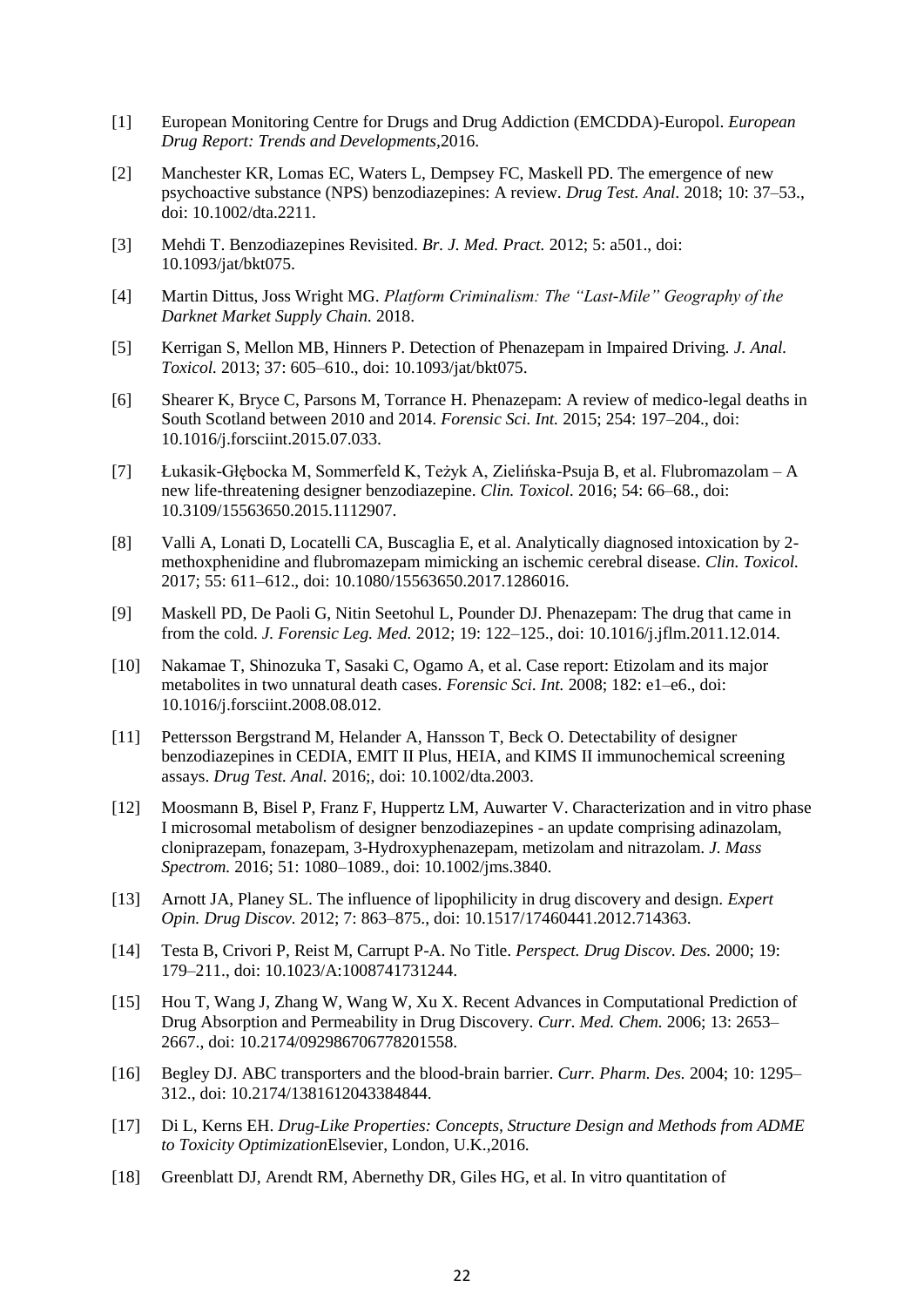benzodiazepine lipophilicity: Relation to in vivo distribution. *Br. J. Anaesth.* 1983; 55: 985– 989., doi: 10.1093/bja/55.10.985.

- [19] García DA, Perillo MA. Benzodiazepine localisation at the lipid-water interface: Effect of membrane composition and drug chemical structure. *Biochim. Biophys. Acta - Biomembr.* 1999; 1418: 221–231., doi: 10.1016/S0005-2736(99)00040-1.
- [20] Arendt RM, Greenblatt DJ, Liebisch DC, Luu MD, Paul SM. Determinants of benzodiazepine brain uptake: lipophilicity versus binding affinity. *Psychopharmacology (Berl).* 1987; 93: 72– 76., doi: 10.1007/BF02439589.
- [21] Litvin AA, Kolyvanov GB, Zherdev VP, Arzamastsev AP. Relationship between physicochemical characteristics and pharmacokinetic parameters of 1,4-benzodiazepine derivatives. *Pharm. Chem. J.* 2004; 38: 583–586., doi: 10.1007/s11094-005-0034-y.
- [22] Mandelli M, Tognoni G, Garattini S. Clinical Pharmacokinetics of Diazepam. *Clin. Pharmacokinet.* 1978; 3: 72–91., doi: 10.2165/00003088-197803010-00005.
- [23] Herman RJ, Wilkinson GR. Disposition of diazepam in young and elderly subjects after acute and chronic dosing. *Br. J. Clin. Pharmacol.* 1996; 42: 147–155., doi: 10.1046/j.1365- 2125.1996.03642.x.
- [24] Noble C, Mardal M, Bjerre Holm N, Stybe Johansen S, Linnet K. In vitro studies on flubromazolam metabolism and detection of its metabolites in authentic forensic samples. *Drug Test. Anal.* 2017; 9: 1182–1191., doi: 10.1002/dta.2146.
- [25] Manallack DT. The pKa Distribution of Drugs: Application to Drug Discovery. *Perspect. Medicin. Chem.* 2007; 1: 25–38.
- [26] Avdeef A. Physicochemical Profiling (Solubility, Permeability and Charge State). *Curr. Top. Med. Chem.* 2001; 1: 277–351., doi: 10.2174/1568026013395100.
- [27] Chen XH, Franke JP, Wijsbeek J, de Zeeuw RA. Isolation of Acidic, Neutral, and Basic Drugs from Whole Blood Using A Single Mixed-Mode Solid-Phase Extraction Column. *J. Anal. Toxicol.* 1992; 16: 351–5., doi: 10.1093/jat/16.6.351.
- [28] Routledge PA. The plasma protein binding of basic drugs. *Br. J. Clin. Pharmacol.* 1986; 22: 499–506.
- [29] Kratochwil NA, Huber W, Müller F, Kansy M, Gerber PR. Predicting plasma protein binding of drugs: a new approach. *Biochem. Pharmacol.* 2002; 64: 1355–1374., doi: 10.1016/S0006- 2952(02)01074-2.
- [30] Divoll M, Greenblatt DJ. Binding of diazepam and desmethyldiazepam to plasma protein: Concentration-dependence and interactions. *Psychopharmacology (Berl).* 1981; 75: 380–382., doi: 10.1007/BF00435857.
- [31] Zhang F, Xue J, Shao J, Jia L. Compilation of 222 drugs' plasma protein binding data and guidance for study designs. *Drug Discov. Today* 2012; 17: 475–485., doi: 10.1016/j.drudis.2011.12.018.
- [32] Gibaldi M, Levy G, McNamara PJ. Effect of plasma protein and tissue binding on the biologic half-life of drugs. *Clin. Pharmacol. Ther.* 1978; 24: 1–4., doi: 10.1002/cpt19782411.
- [33] Tomková J, Švidrnoch M, Maier V, Ondra P. Analysis of selected designer benzodiazepines by ultra high performance liquid chromatography with high-resolution time-of-flight mass spectrometry and the estimation of their partition coefficients by micellar electrokinetic chromatography. *J. Sep. Sci.* 2017; 40: 2037–2044., doi: 10.1002/jssc.201700069.
- [34] Di L, Kerns EH. Lipophilicity Methods in*Drug-Like Prop.* 2016 pp.299–306.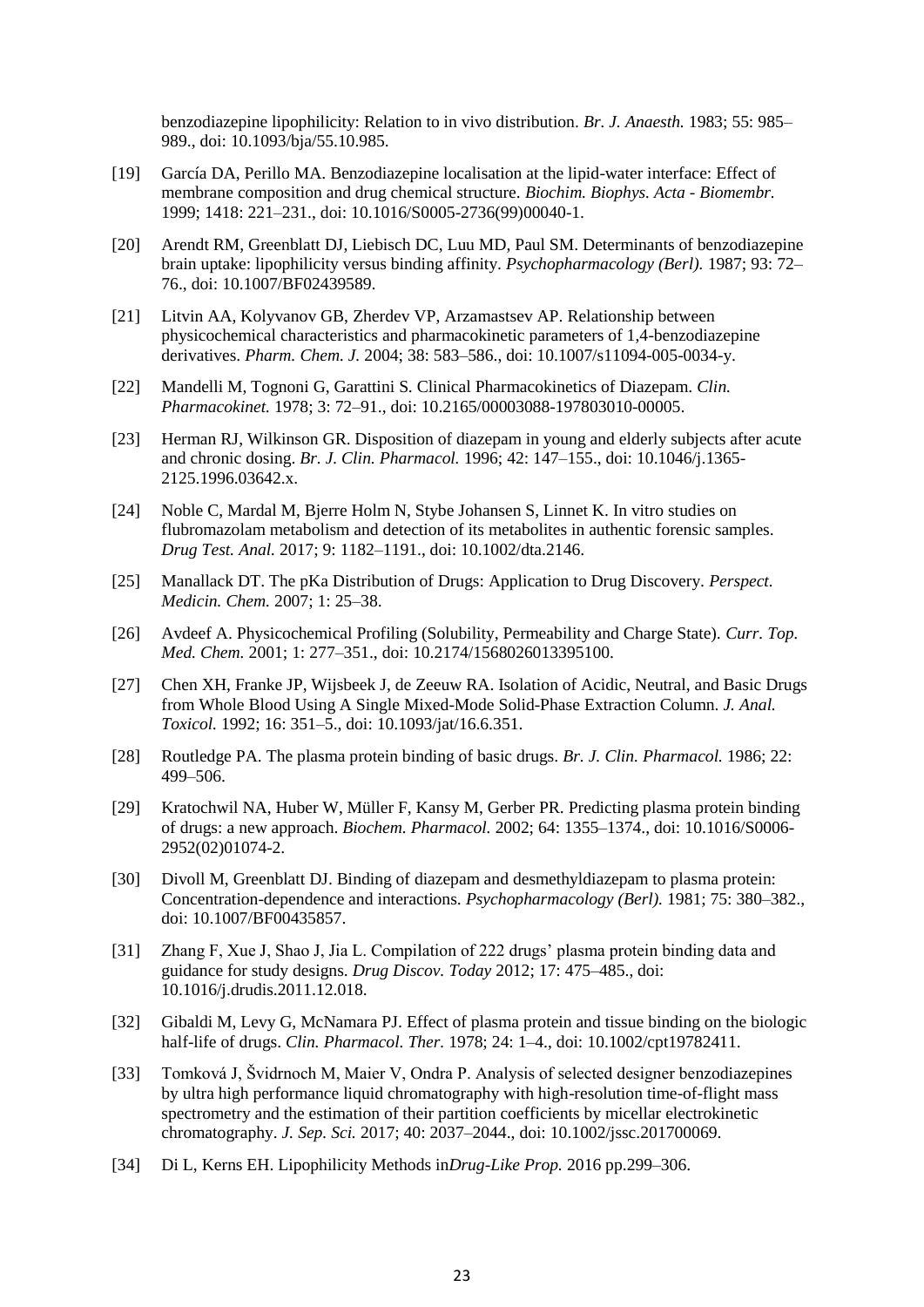- [35] Poole SK, Patel S, Dehring K, Workman H, Poole CF. Determination of acid dissociation constants by capillary electrophoresis. *J. Chromatogr. A* 2004; 1037: 445–454., doi: 10.1016/j.chroma.2004.02.087.
- [36] Miller JM, Blackburn AC, Shi Y, Melzak AJ, Ando HY. Semi-empirical relationships between effective mobility, charge, and molecular weight of pharmaceuticals by pressure-assisted capillary electrophoresis: Applications in drug discovery. *Electrophoresis* 2002; 23: 2833– 2841., doi: 10.1002/1522-2683(200209)23:17<2833::AID-ELPS2833>3.0.CO;2-7.
- [37] Banker MJ, Clark TH, Williams JA. Development and validation of a 96-well equilibrium dialysis apparatus for measuring plasma protein binding. *J. Pharm. Sci.* 2003; 92: 967–974., doi: 10.1002/jps.10332.
- [38] Atherton JC. Acid-base balance: maintenance of plasma pH. *Anaesth. Intensive Care Med.* 2009; 10: 557–561., doi: 10.1016/j.mpaic.2009.08.005.
- [39] Li XZ, Zhang SN, Yang XY. Combination of cheminformatics and bioinformatics to explore the chemical basis of the rhizomes and aerial parts of Dioscorea nipponica Makino. *J. Pharm. Pharmacol.* 2017; 69: 1846–18657., doi: 10.1111/jphp.12825.
- [40] S.K.Lee, I.H.Lee,H.J.Kim, G.S.Chang, J.E.Chung KTN. The PreADME Approach: Webbased program for rapid prediction of physico-chemical, drug absorption and drug-like properties in*EuroQSAR 2002 Des. Drugs Crop Prot. Process. Probl. Solut.* Blackwell Publishing, Massachusetts, USA 2003 pp.418–420.
- [41] Fraczkiewicz R, Lobell M, Goller AH, Krenz U, et al. Best of both worlds: Combining pharma data and state of the art modeling technology to improve in silico pKa prediction. *J. Chem. Inf. Model.* 2015; 55: 389–397., doi: 10.1021/ci500585w.
- [42] Ghosh J, Lawless MS, Waldman M, Gombar V, Fraczkiewicz R. Modeling ADMET. *Methods Mol. Biol.* 2016; 1425: 63–83., doi: 10.1007/978-1-4939-3609-0\_4.
- [43] Ferreira LA, Chervenak A, Placko S, Kestranek A, et al. Effect of ionic composition on the partitioning of organic compounds in octanol–buffer systems. *RSC Adv.* 2015; 5: 20574– 20582., doi: 10.1039/C5RA01402F.
- [44] Sangster J. Octanol‐Water Partition Coefficients of Simple Organic Compounds. *J. Phys. Chem. Ref. Data* 1989; 18: 1111–1229., doi: 10.1063/1.555833.
- [45] Hansch C, Björkroth JP, Leo A. Hydrophobicity and central nervous system agents: On the principle of minimal hydrophobicity in drug design. *J. Pharm. Sci.* 1987; 76: 663–687., doi: 10.1002/jps.2600760902.
- [46] Costa EC, Cassamale TB, Carvalho DB, Bosquiroli LSS, et al. Antileishmanial activity and structure-activity relationship of triazolic compounds derived from the neolignans grandisin, veraguensin, and machilin G. *Molecules* 2016; 21:, doi: 10.3390/molecules21060802.
- [47] Chu W, Rothfuss J, Zhou D, MacH RH. Synthesis and evaluation of isatin analogs as caspase-3 inhibitors: Introduction of a hydrophilic group increases potency in a whole cell assay. *Bioorganic Med. Chem. Lett.* 2011; 21: 2192–2197., doi: 10.1016/j.bmcl.2011.03.015.
- [48] Giaginis C, Tsantili-Kakoulidou A, Theocharis S. Applying Quantitative Structure–Activity Relationship (QSAR) Methodology for Modeling Postmortem Redistribution of Benzodiazepines and Tricyclic Antidepressants. *J. Anal. Toxicol.* 2014; 38: 242–248., doi: 10.1093/jat/bku025.
- [49] Lombardo F, Obach RS, Shalaeva MY, Gao F. Prediction of Volume of Distribution Values in Humans for Neutral and Basic Drugs Using Physicochemical Measurements and Plasma Protein Binding Data. *J. Med. Chem.* 2002; 45: 2867–2876., doi: 10.1021/jm0200409.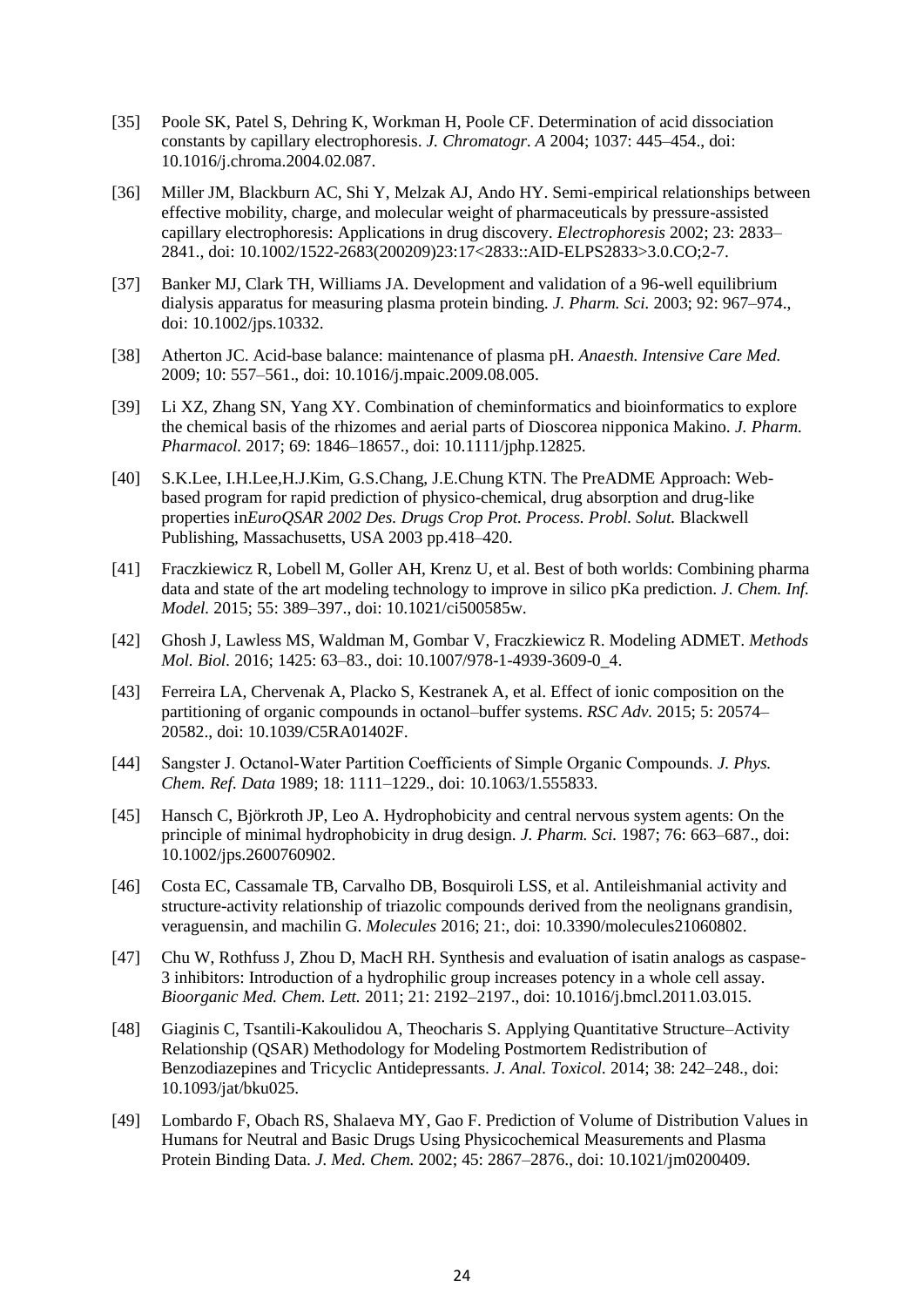- [50] Lombardo F, Obach RS, Shalaeva MY, Gao F. Prediction of Human Volume of Distribution Values for Neutral and Basic Drugs. 2. Extended Data Set and Leave-Class-Out Statistics. *J. Med. Chem.* 2004; 47: 1242–1250., doi: 10.1021/jm030408h.
- [51] Kaplan SA, Alexander K, Jack ML, Puglisi C V., et al. Pharmacokinetic profiles of clonazepam in dog and humans and of flunitrazepam in dog. *J. Pharm. Sci.* 1974; 63: 527– 532., doi: 10.1002/jps.2600630407.
- [52] Deinl I, Mahr G, von Meyer L. Determination of Flunitrazepam and its Main Metabolites in Serum and Urine by HPLC after Mixed-Mode Solid-Phase Extraction. *J. Anal. Toxicol.* 1998; 22: 197–202., doi: 10.1093/jat/22.3.197.
- [53] Groves JA, Smyth WF. Polarographic study of flurazepam and its major metabolites. *Analyst* 1981; 106: 890., doi: 10.1039/an9810600890.
- [54] World Health Organisation (WHO). *Expert Committee on Drug Dependence Thirty-Seventh Meeting: Etizolam Pre-Review Report,* Geneva, 2015.
- [55] BARRETT J, SMYTH WF, DAVIDSON IE. An examination of acid-base equilibria of 1,4 benzodiazepines by spectrophotometry. *J. Pharm. Pharmacol.* 1973; 25: 387–393., doi: 10.1111/j.2042-7158.1973.tb10033.x.
- [56] Soldin OP, Mattison DR. Sex Differences in Pharmacokinetics and Pharmacodynamics. *Clin. Pharmacokinet.* 2009; 48: 143–157., doi: 10.2165/00003088-200948030-00001.
- [57] Routledge PA, Stargel WW, Kitchell BB, Barchowsky A, Shand DG. Sex-related differences in the plasma protein binding of lignocaine and diazepam. *Br. J. Clin. Pharmacol.* 1981; 11: 245–250.
- [58] Verbeeck RK, Cardinal JA, Wallace SM. Effect of age and sex on the plasma binding of acidic and basic drugs. *Eur. J. Clin. Pharmacol.* 1984; 27: 91–97., doi: 10.1007/BF00553161.
- [59] Lucek RW, Coutinho CB. The role of substituents in the hydrophobic binding of the 1,4 benzodiazepines by human plasma proteins. *Mol. Pharmacol.* 1976; 12: 612–619.
- [60] Miller LG, Greenblatt DJ, Abernethy DR, Friedman H, et al. Kinetics, brain uptake, and receptor binding characteristics of flurazepam and its metabolites. *Psychopharmacology (Berl).* 1988; 94: 386–391., doi: 10.1007/BF00174694.
- [61] Fracasso C, Confalonieri S, Garattini S, Caccia S. Single and multiple dose pharmacokinetics of etizolam in healthy subjects. *Eur. J. Clin. Pharmacol.* 1991; 40: 181–185., doi: 10.1007/BF00280074.
- [62] Benet LZ, Broccatelli F, Oprea TI. BDDCS Applied to Over 900 Drugs. *AAPS J.* 2011; 13: 519–547., doi: 10.1208/s12248-011-9290-9.
- [63] Giaginis C, Theocharis S, Tsantili-Kakoulidou A. Contribution to the standardization of the chromatographic conditions for the lipophilicity assessment of neutral and basic drugs. *Anal. Chim. Acta* 2006; 573–574: 311–318., doi: 10.1016/j.aca.2006.03.074.
- [64] Lombardo F, Shalaeva MY, Tupper KA, Gao F. ElogD o ct : A Tool for Lipophilicity Determination in Drug Discovery. 2. Basic and Neutral Compounds. *J. Med. Chem.* 2001; 44: 2490–2497., doi: 10.1021/jm0100990.
- [65] Moffat AC, Osselton MD, Widdop B, Watts J. *Clarke's Analysis of Drugs and Poisons.*  Pharmaceutical Press, London, U.K.,2011.
- [66] Graf E, El-Menshawy M. pK- und Vk-Messungen an Benzodiazepinen. *Pharm. Unserer Zeit* 1977; 6: 171–178., doi: 10.1002/pauz.19770060602.
- [67] Shayesteh TH, Radmehr M, Khajavi F, Mahjub R. Application of chemometrics in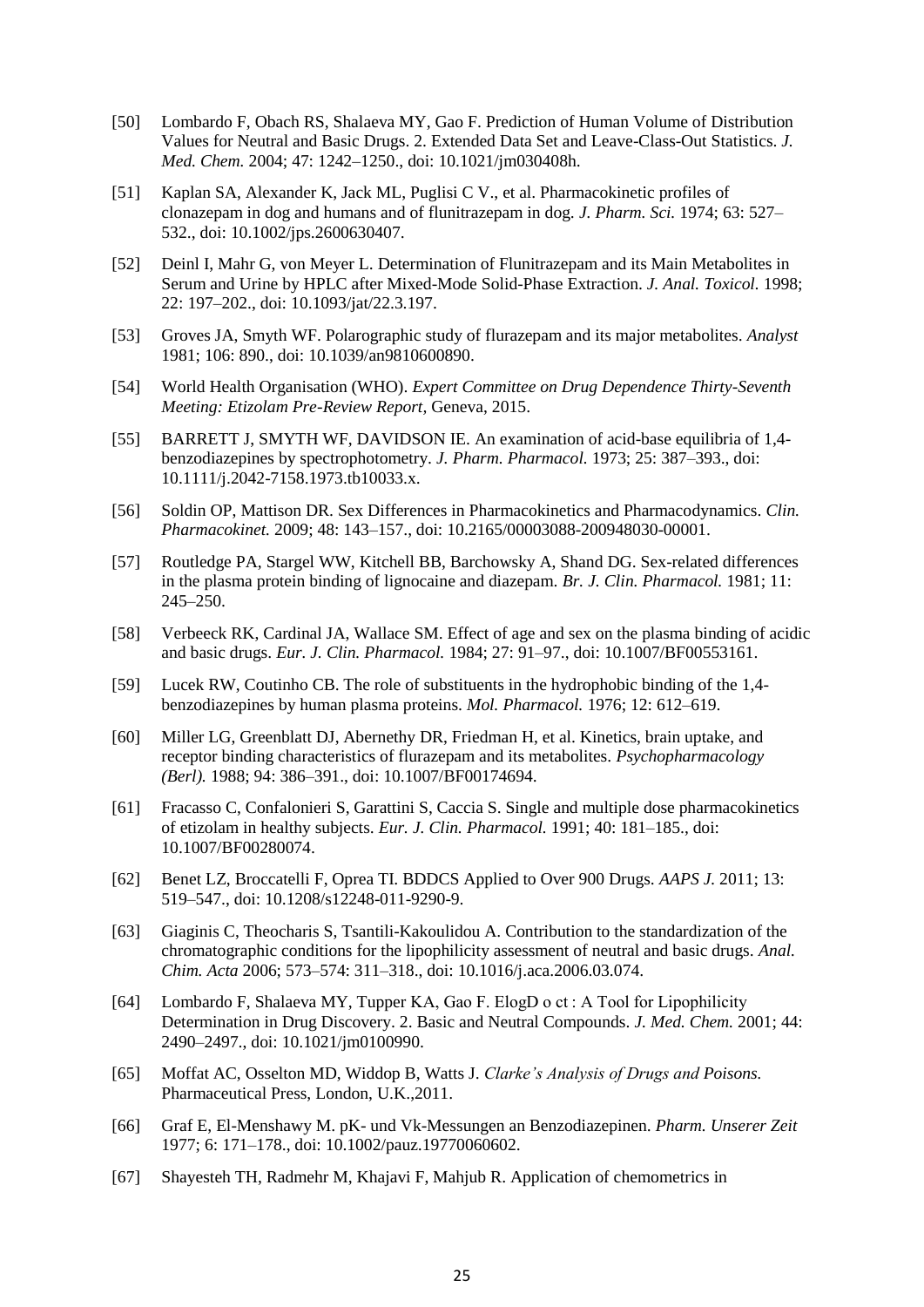determination of the acid dissociation constants (pKa) of several benzodiazepine derivatives as poorly soluble drugs in the presence of ionic surfactants. *Eur. J. Pharm. Sci.* 2015; 69: 44–50., doi: 10.1016/j.ejps.2014.12.013.

- [68] Bacalum E, Cheregi M, David V. Retention behaviour of some benzodiazepines in solid-phase extraction using modified silica adsorbents having various hydrophobicities. *Rev. Roum. Chim.* 2015; 60: 891–898.
- [69] Gautam L, Sharratt SD, Cole MD. Drug facilitated sexual assault: Detection and stability of benzodiazepines in spiked drinks using gas chromatography-mass spectrometry. *PLoS One* 2014; 9:, doi: 10.1371/journal.pone.0089031.
- [70] Moschitto LJ, Greenblatt DJ. Concentration-independent plasma protein binding of benzodiazepines. *J. Pharm. Pharmacol.* 1983; 35: 179–180., doi: 10.1111/j.2042- 7158.1983.tb04302.x.
- [71] Abernethy D, Greenblatt D, Locniskar A, Ochs H, et al. Obesity effects on nitrazepam disposition. *Br. J. Clin. Pharmacol.* 1986; 22: 551–557., doi: 10.1111/j.1365- 2125.1986.tb02934.x.
- [72] Kangas L, Allonen H, Lammintausta R, Salonen M, Pekkarinen A. Pharmacokinetics of Nitrazepam in Saliva and Serum after a Single Oral Dose. *Acta Pharmacol. Toxicol. (Copenh).* 1979; 45: 20–24., doi: 10.1111/j.1600-0773.1979.tb02354.x.
- [73] G. Seyffart. *Drug Dosage in Renal Insufficiency.* Springer Science & Business Media, New York, USA2012.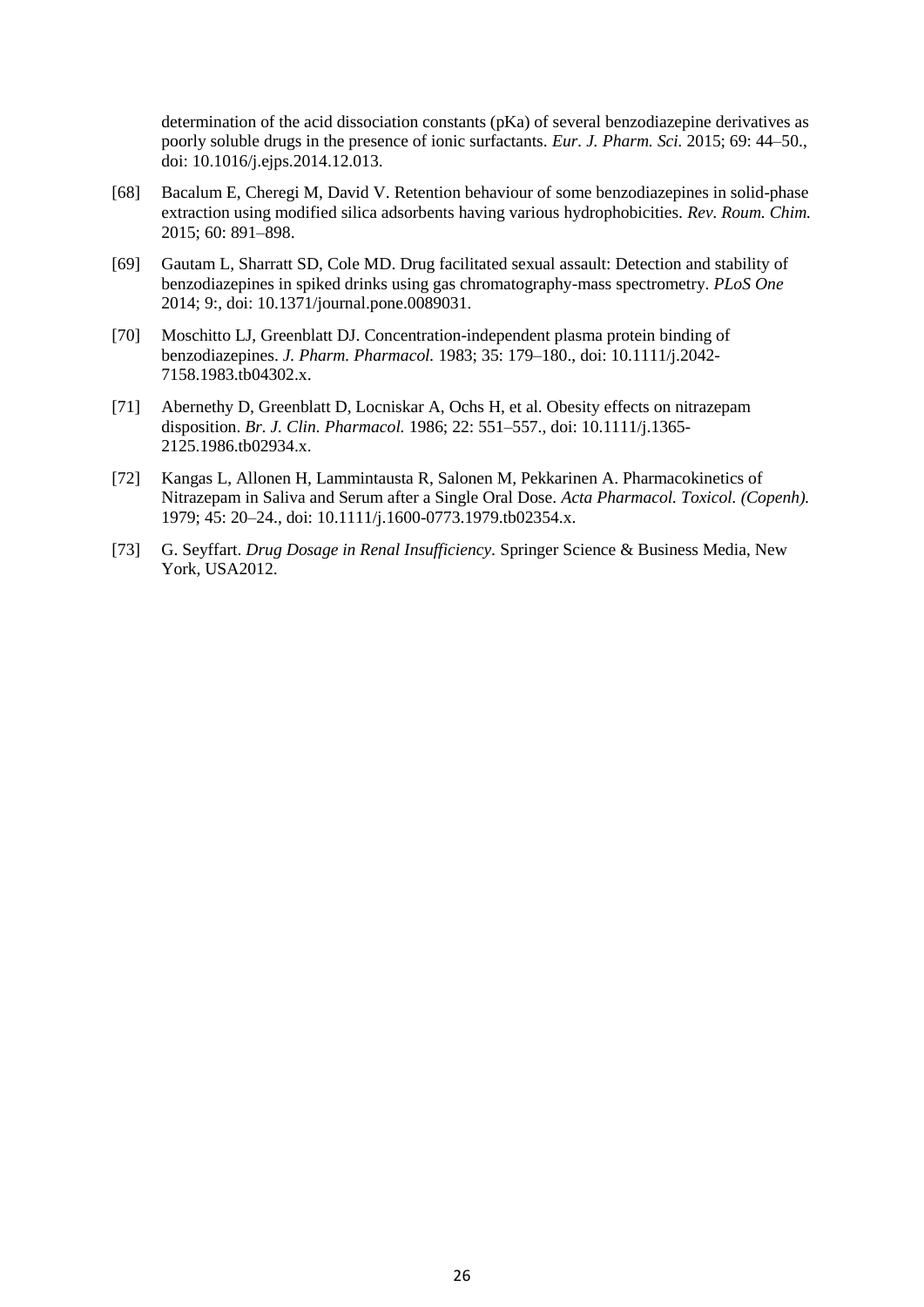### **Supplementary information**

### **Benzodiazepine structures**

The structures of the NPS-benzodiazepines used in this work are visualised in Figures S1A – C and Tables S1 – 3.



**Figures S1A – C. Basic structure of a 1,4-benzodiazepine, a triazolobenzodiazepine and a** 

#### **thienotriazolodiazepine**

|                                                                             | From Figure 1A  |       |                 |                 |
|-----------------------------------------------------------------------------|-----------------|-------|-----------------|-----------------|
| Compound                                                                    | $R_1$           | $R_2$ | $R_3$           | $R_7$           |
| 3-Hydroxyphenazepam                                                         | н               | C1    | OH              | Br              |
| 4-Chlorodiazepam (Ro5-                                                      | CH <sub>3</sub> | H     | H               | Cl              |
| $(4864)^{a}$                                                                |                 |       |                 |                 |
| Desalkylflurazepam                                                          | Н               | F     | H               | Сl              |
| Diclazepam                                                                  | CH <sub>3</sub> | C1    | н               | NO <sub>2</sub> |
| Flubromazepam                                                               | н               | F     | н               | Br              |
| Meclonazepam                                                                | H               | C1    | CH <sub>3</sub> | NO <sub>2</sub> |
| Phenazepam                                                                  | н               | C1    | H               | Br              |
| <sup>a</sup> Note: 4-Chlorophenyl ring instead of phenyl ring at position 6 |                 |       |                 |                 |

# **Table S1. Substituents for 1,4-benzodiazepines**

### **Table S2. Substituents for triazolobenzodiazepines**

|                                                                       | From Figure 1B |                |    |  |  |
|-----------------------------------------------------------------------|----------------|----------------|----|--|--|
| Compound                                                              | R۱             | $\mathbf{R}_2$ | Rя |  |  |
| Flubromazolam                                                         | CH3            |                | Br |  |  |
| Pyrazolam <sup>a</sup>                                                | CH3            | None           | Br |  |  |
|                                                                       |                |                |    |  |  |
| <sup>a</sup> Note: pyridine ring instead of phenyl ring at position 6 |                |                |    |  |  |

## **Table S3. Substituents for thienotriazolodiazepines**

|                   | From Figure 1C                  |     |    |  |  |
|-------------------|---------------------------------|-----|----|--|--|
| Compound          | $R_2$                           | R2, | Кç |  |  |
| Deschloroetizolam | CH <sub>2</sub> CH <sub>3</sub> |     |    |  |  |
| Etizolam          | CH <sub>2</sub> CH <sub>3</sub> |     |    |  |  |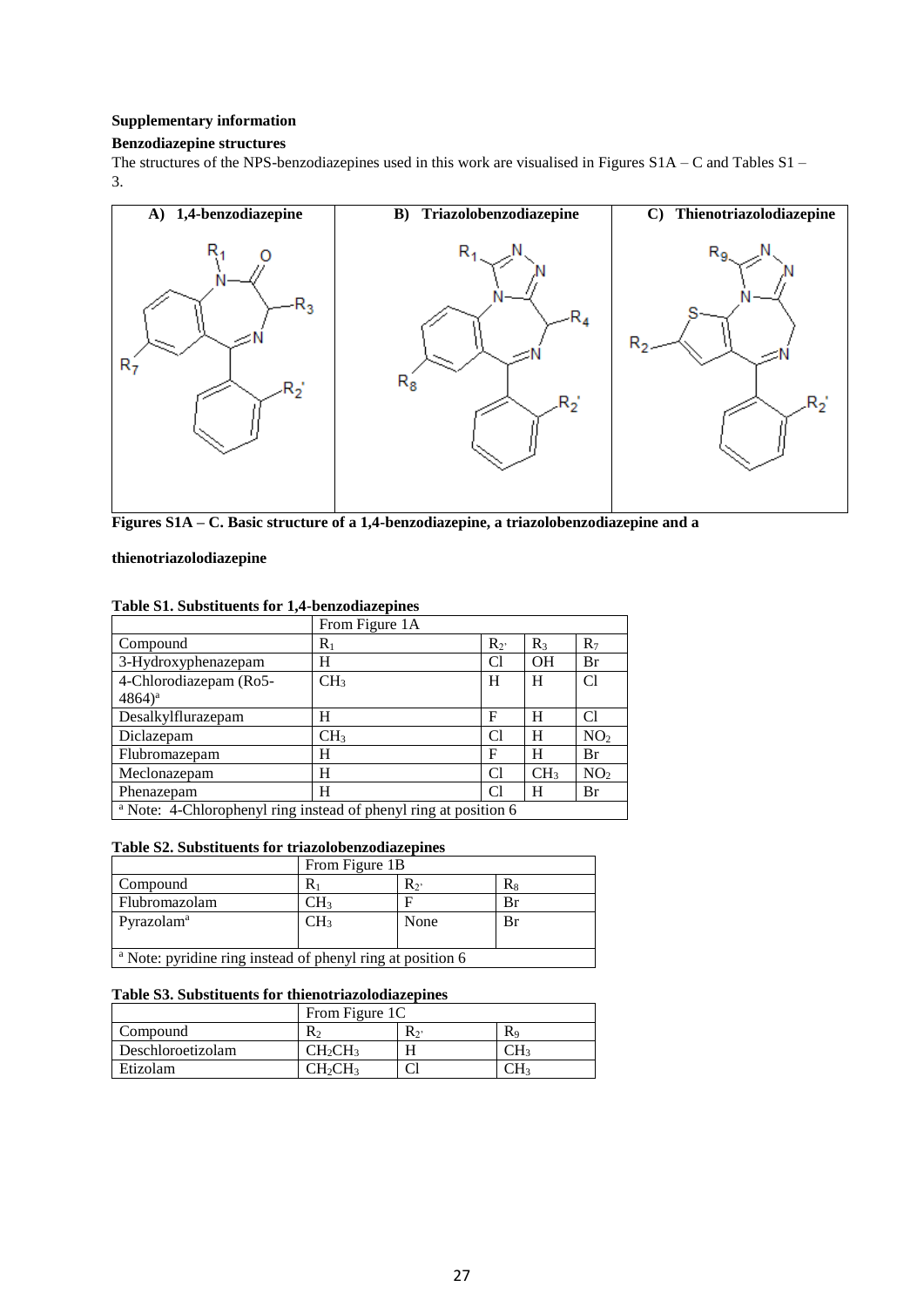#### **HPLC Method validation**

The method was validated in terms of linearity, limit of quantitation (LOQ), limit of detection (LOD), accuracy and precision. This was performed according to the ICH guidelines.

#### **Linearity**

The linearity of this method was measured by constructing a five-point calibration plot of the area under the curve (AUC) of each compound against its concentration in mg  $ml^{-1}(n=3)$ . The method was linear over the concentration range  $0.0004 - 0.25$  mg ml<sup>-1</sup> for all compounds. The residual sum of squares for each compound was reasonably low indicating linear concentration-response and a suitable method (Table S4).

### **Limit of detection (LOD) and limit of quantitation (LOQ)**

The limits of detection and quantitation were determined from the signal-to-noise ratio. The baseline response of blank samples was recorded. A ratio of 10:1 for the compound response to the baseline response was used for the LOQ and a ratio of 3:1 for the LOD. All compounds generally had good limits of detection and quantitation (Table S4). Pyrazolam exhibited the lowest response to the HPLC method, with a LOQ of 263.9 ng ml<sup>-1</sup> and a LOD of 82.0 ng m $1^{-1}$ .

#### **Accuracy**

Accuracy was determined through comparison of the percentage recovery at three concentrations (0.25, 0.01 and 0.0004 mg ml-1 ). Percentage recovery was generally within 2 % and thus deemed to be acceptable (Table 5).

#### **Precision**

Precision was determined from the calculation of the standard deviation and relative standard deviation (RSD) of the compound peak areas at three concentrations (0.25, 0.01 and 0.0004 mg ml<sup>-1</sup>). High levels of precision for all benzodiazepines were recorded (Table S5).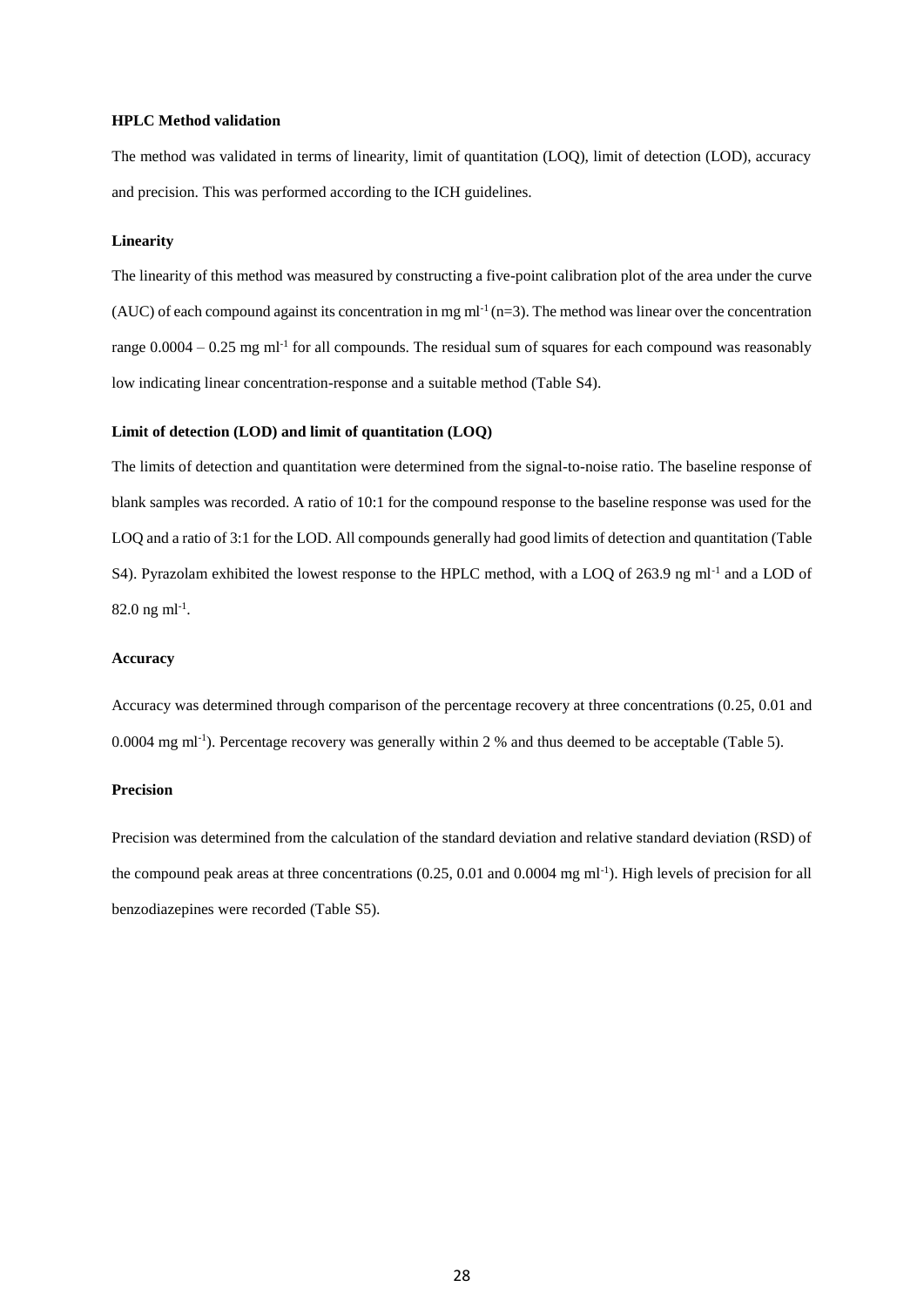| Compound            | Slope   | Correlation<br>coefficient | y intercept | Residual<br>sum of<br>squares | LOQ<br>$(ng \text{ ml}^{-1})$ | <b>LOD</b><br>$(ng \text{ ml}^{-1})$ |
|---------------------|---------|----------------------------|-------------|-------------------------------|-------------------------------|--------------------------------------|
| 3-Hydroxyphenazepam | 4455.57 | 1.00                       | $-0.55$     | 19.40                         | 188.9                         | 42.9                                 |
| 4'-Chlorodiazepam   | 4819.30 | 1.00                       | 1.44        | 11.30                         | 202.2                         | 59.5                                 |
| Alprazolam          | 4826.85 | 1.00                       | 1.36        | 27.07                         | 144.6                         | 49.8                                 |
| Clonazepam          | 4407.07 | 1.00                       | 0.37        | 21.90                         | 185.4                         | 59.2                                 |
| Desalkylflurazepam  | 4283.08 | 1.00                       | $-0.74$     | 16.43                         | 187.2                         | 53.4                                 |
| Deschloroetizolam   | 4072.89 | 1.00                       | 0.86        | 13.00                         | 206.1                         | 62.5                                 |
| Diazepam            | 4758.95 | 1.00                       | $-0.74$     | 18.41                         | 185.5                         | 51.8                                 |
| Diclazepam          | 4817.39 | 1.00                       | 0.48        | 12.73                         | 198.8                         | 59.9                                 |
| Etizolam            | 4007.71 | 1.00                       | 0.51        | 13.20                         | 194.2                         | 57.0                                 |
| Flubromazepam       | 4084.79 | 1.00                       | 0.73        | 15.99                         | 165.6                         | 67.6                                 |
| Flubromazolam       | 4168.69 | 1.00                       | $-0.42$     | 10.68                         | 177.3                         | 47.2                                 |
| Flunitrazepam       | 4223.77 | 1.00                       | $-0.92$     | 13.05                         | 159.0                         | 51.5                                 |
| Meclonazepam        | 4805.99 | 1.00                       | 0.87        | 9.15                          | 186.4                         | 52.5                                 |
| Nitrazepam          | 4367.07 | 1.00                       | $-0.37$     | 10.82                         | 179.2                         | 49.4                                 |
| Oxazepam            | 4466.93 | 1.00                       | $-0.53$     | 7.17                          | 159.8                         | 50.2                                 |
| Phenazepam          | 4149.34 | 1.00                       | $-0.17$     | 11.76                         | 191.2                         | 65.3                                 |
| Prazepam            | 4338.90 | 1.00                       | 0.34        | 9.32                          | 172.3                         | 56.0                                 |
| Pyrazolam           | 3967.82 | 1.00                       | $-0.31$     | 14.76                         | 263.9                         | 82.0                                 |
| Temazepam           | 4646.75 | 1.00                       | $-0.34$     | 9.67                          | 195.6                         | 51.9                                 |

# **Table S4. Linearity, LOQ and LOD data for benzodiazepines**